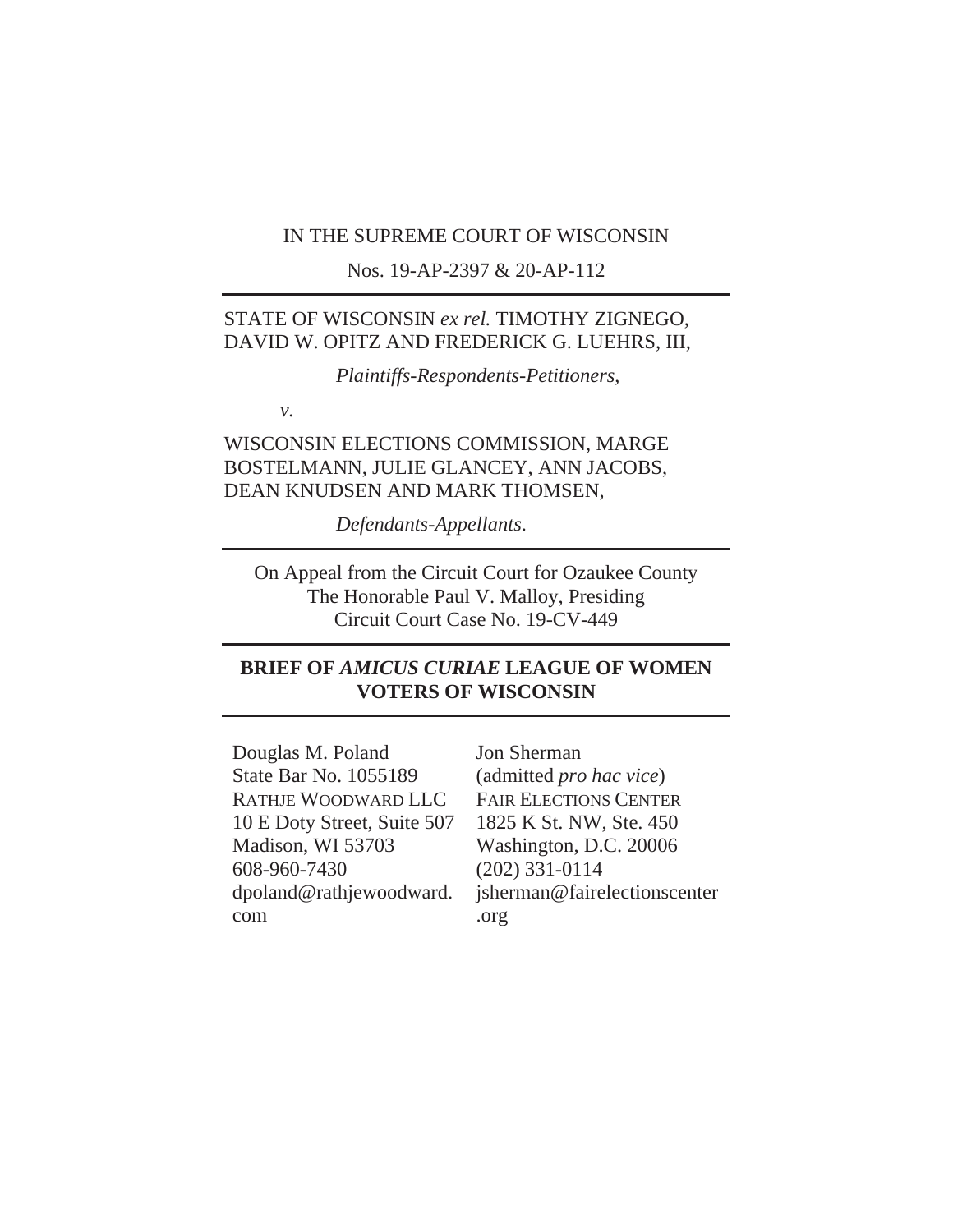# **TABLE OF CONTENTS**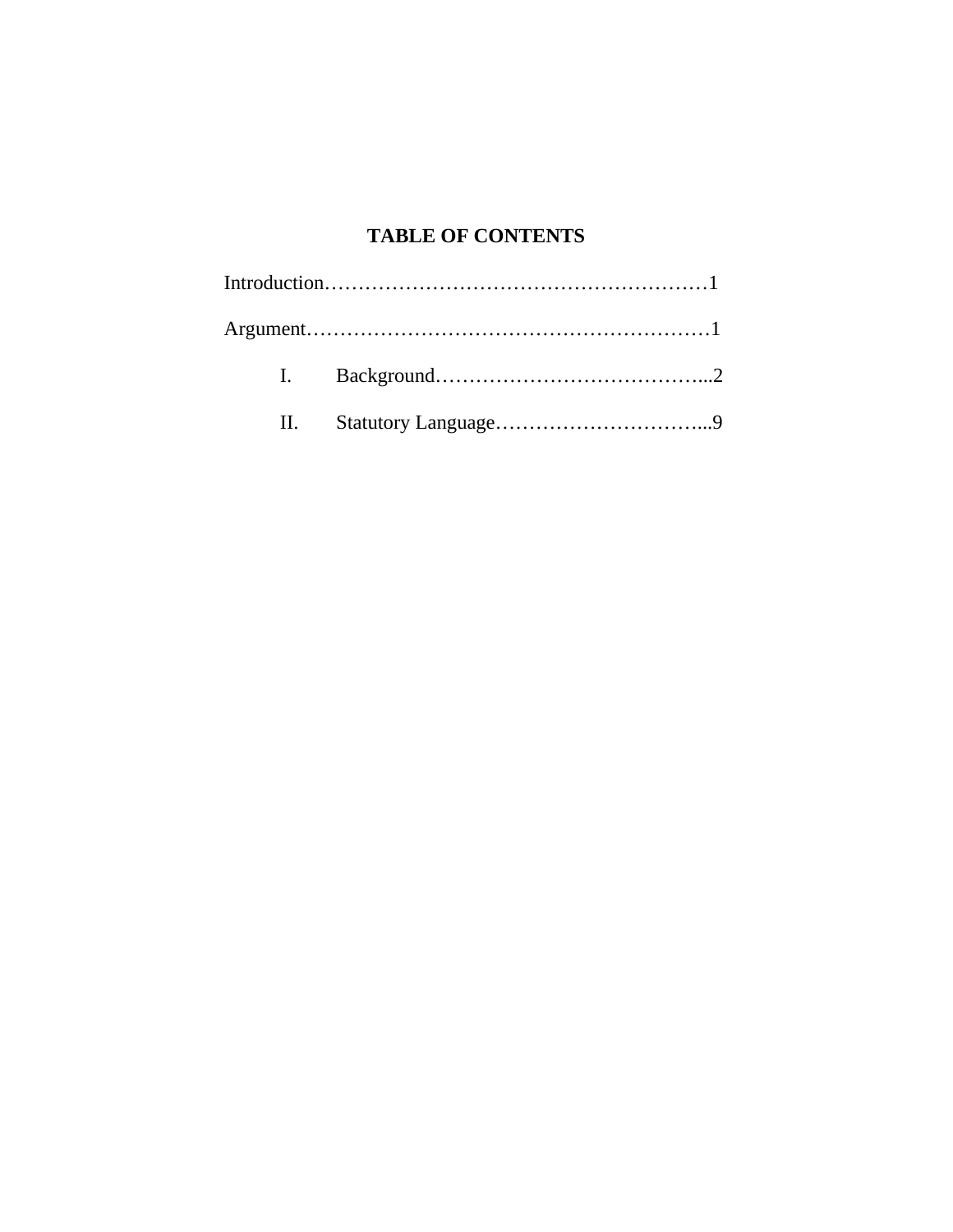## **TABLE OF AUTHORITIES**

## **Cases**

| Ball v. Dist. No. 4, Area Bd. of Vocational, Tech. & Adult<br><i>Educ.</i> , 117 Wis. 2d 529, 538, 345 N.W.2d 389 (Wis. 1984)9 |
|--------------------------------------------------------------------------------------------------------------------------------|
| State ex rel. Kalal v. Circuit Court for Dane Cty., 271 Wis. 2d                                                                |
| Cty. of Columbia v. Bylewski, 94 Wis. 2d 153, 164, 288                                                                         |
| Rogers-Ruger Co. v. Murray, 115 Wis. 267, 271, 91 N.W. 657                                                                     |
| State v. Wittrock, 119 Wis. 2d 664, 670, 350 N.W.2d 647 (Wis.                                                                  |
| State v. Williams, 355 Wis. 2d 581, 590-91, 852 N.W.2d 467                                                                     |
| <b>Statutes</b>                                                                                                                |
|                                                                                                                                |
|                                                                                                                                |
|                                                                                                                                |
|                                                                                                                                |
|                                                                                                                                |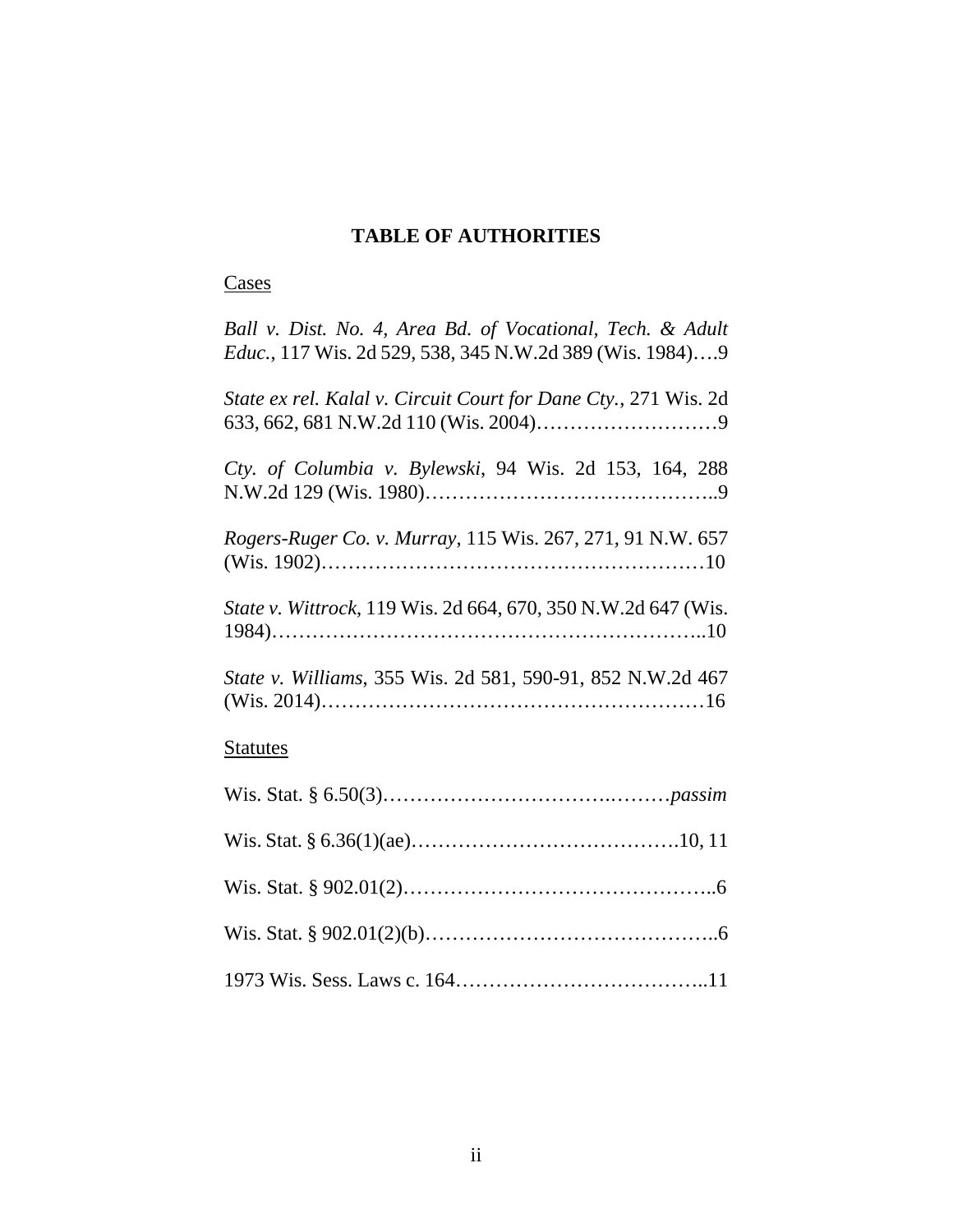## Administrative Materials

Wisconsin Elections Commission Memorandum, Election Registration Information Center Updates (May 20, 2020)..................................................................................3, 14

Wisconsin Elections Commission Memorandum, *Assessment of Wisconsin's Electronic Registration Information Center (ERIC) Participation* (Mar. 11, 2019)…………………..5, 6, 8

Wisconsin Dep't of Transportation, Form MV3001, Wisconsin Driver License Application…………………………………..6

| Wisconsin Elections Commission Memorandum,              |  |  |
|---------------------------------------------------------|--|--|
| "Wisconsin's Electronic Registration Information (ERIC) |  |  |
|                                                         |  |  |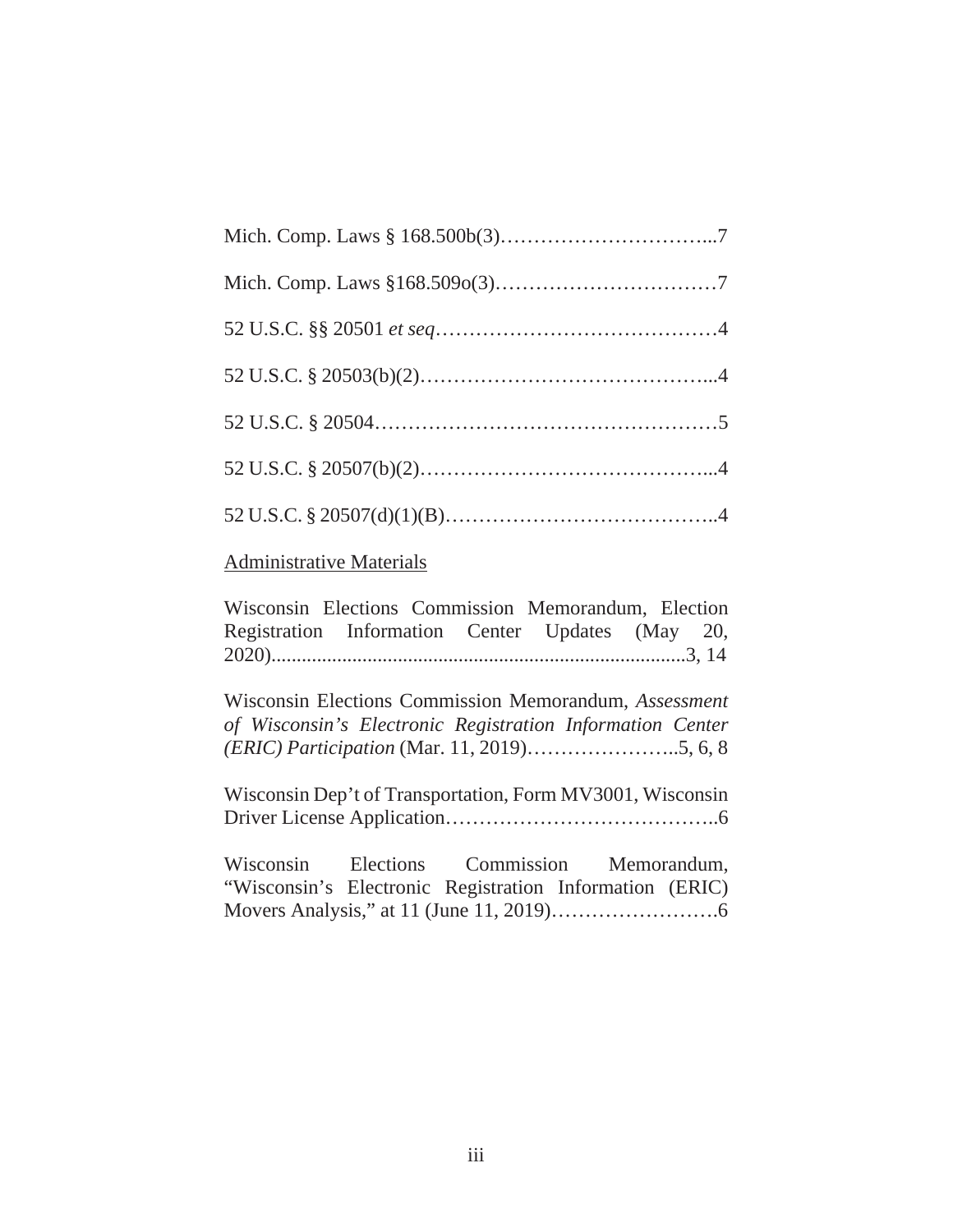# **Other Sources**

|  | Merriam Webster Dictionary, <i>available at</i>       |  |
|--|-------------------------------------------------------|--|
|  | https://www.merriam-webster.com/dictionary/reliable16 |  |
|  |                                                       |  |

Dictionary.com, *available at* https://www.dictionary.com/browse/reliable?s=t………......16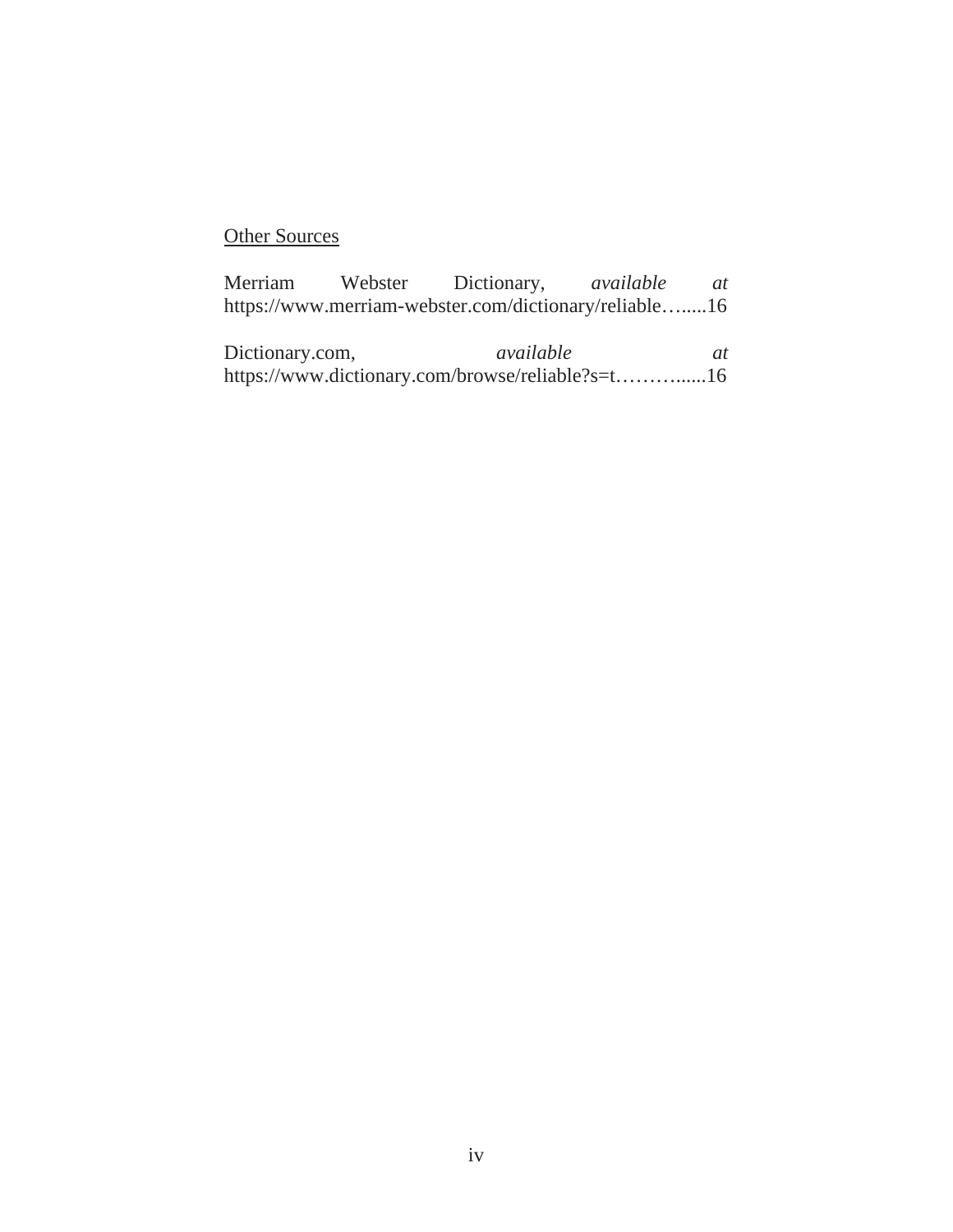### **INTRODUCTION**

 Last fall, arguing that the information provided to the Wisconsin Elections Commission ("WEC") by the Electronic Registration Information Center ("ERIC") is "reliable information" within the meaning of Wis. Stat. § 6.50(3), Petitioners attempted to force some 230,000 voters from the rolls based on a statutory interpretation that, in essence, seeks to fit a proverbial square peg into a round hole. Since then, thousands of voters have been found to have been erroneously identified by ERIC as having potentially moved, due to flaws in the data provided to ERIC by the State. For these reasons, that information is not "reliable" within the meaning of the law and cannot be used as a basis for cancelling a voter's registration.

#### **ARGUMENT**

Petitioners misread the relevant statutes in this case, cherry-picking details to support their arguments and omitting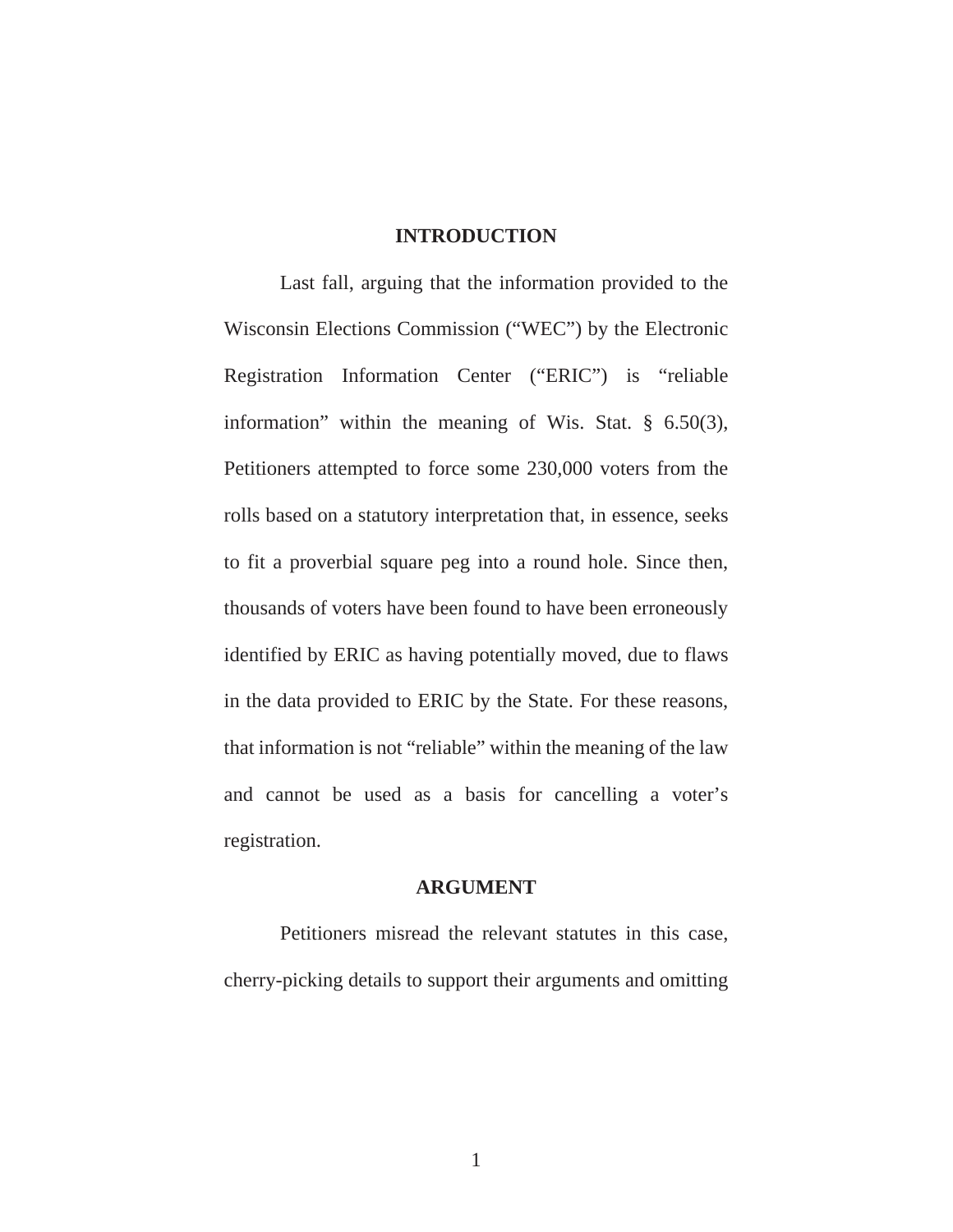those that do not. This approach strains the meaning of Section 6.50(3) and violates this Court's established rules of statutory construction.

### **I. Background**

In 2015, the Wisconsin Legislature enacted a law requiring the Wisconsin Elections Commission ("WEC" or "the Commission") to join the Electronic Registration Information Center ("ERIC"), a non-profit organization run by 28 states and the District of Columbia, which works to improve the accuracy of state voter rolls. ERIC ingests voter registration files and government transaction data that the member states provide, namely from Departments of Motor Vehicles ("DMVs"), and uses its matching methodology to identify registered voters who appear to have moved within a state or to a different state, or to have died while out of state. ERIC then aggregates this information and compiles it into an electronic record that it provides to WEC (the "list" or "ERIC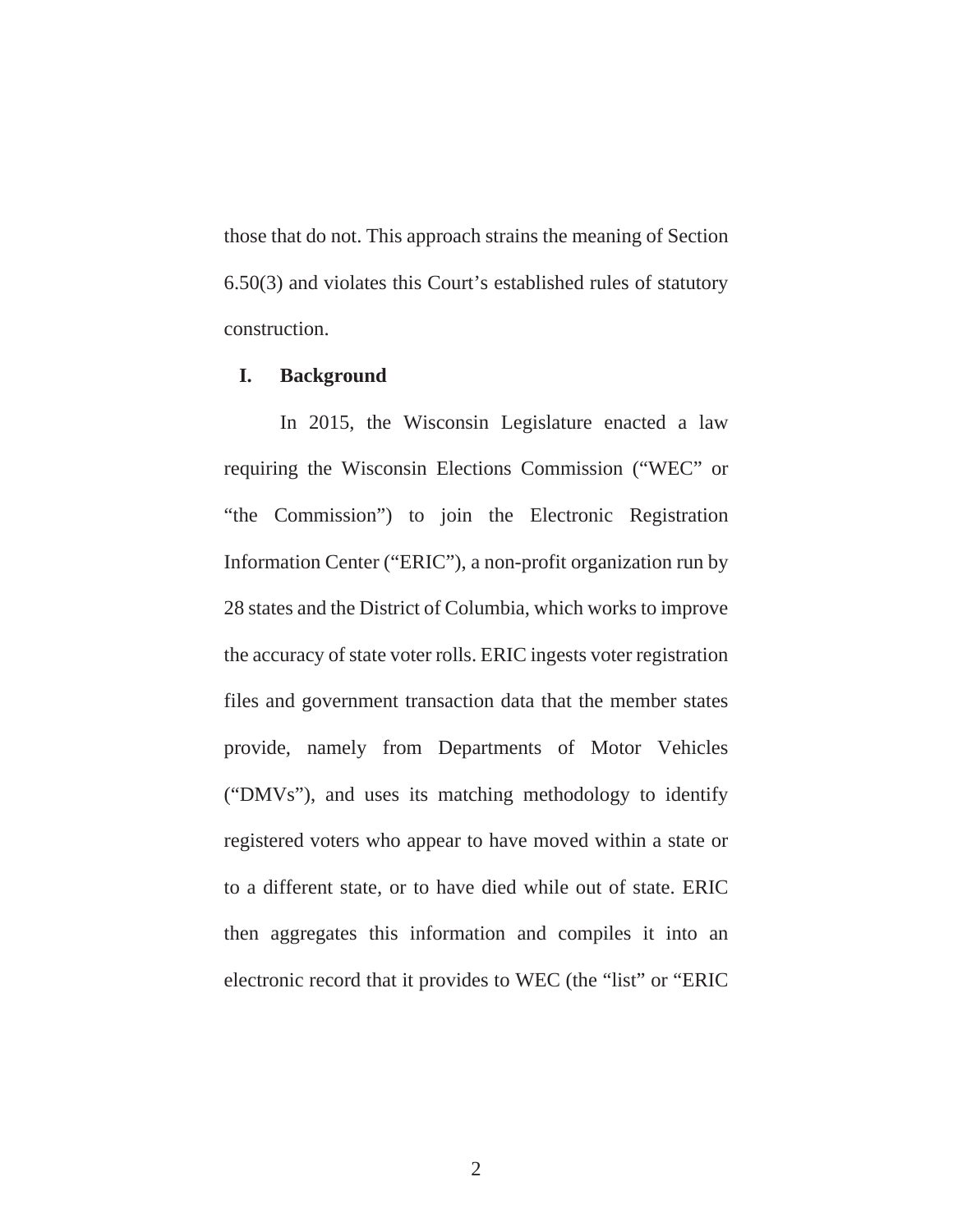list"). ERIC provided its first list to Wisconsin in 2017, and its second in 2019. The Commission mailed out letters to all registered voters on the 2019-2020 ERIC list.

WEC uses the ERIC list, in part, to identify those registered Wisconsin voters who appear to have changed their residential address from the address at which they are registered to vote, and to mail a letter to those voters suggesting they either confirm that their address is current, or if they have moved within Wisconsin, to register to vote at their new address. In October 2019, the Commission mailed out letters to 232,579 registered Wisconsin voters on the 2019-2020 ERIC list. As of May 20, 2020, 4,709 voters on that list have confirmed that they have *not* moved to a new address.<sup>1</sup>

<sup>&</sup>lt;sup>1</sup> Wisconsin Elections Commission Memorandum, Election Registration Information Center Updates (May 20, 2020), at 2-3, https://elections.wi.gov/sites/elections.wi.gov/files/2020- 05/May%2020%2C%202020.Final\_.pdf.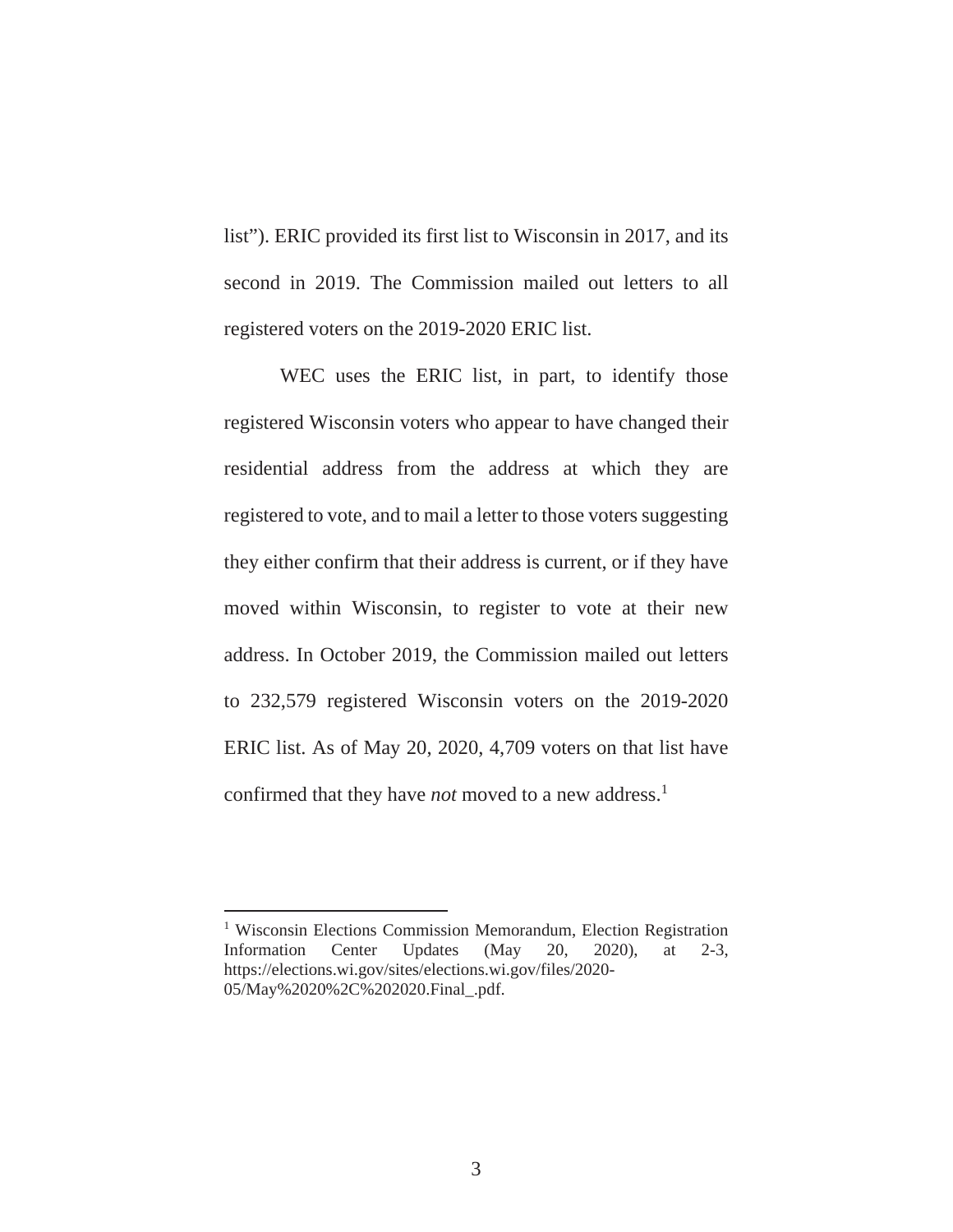Wisconsin is exempt from the entirety of the National Voter Registration Act (the "Motor Voter Law"), 52 U.S.C. §§ 20501 *et seq*. *See* 52 U.S.C. § 20503(b)(2). Of the ERIC participating states, only Wisconsin and Minnesota need not comply with the federal requirement to provide notice and wait for two general elections with a federal race to pass before removing from the rolls a registered voter who appears to have moved according to the U.S. Postal Service's National Change of Address ("NCOA") information. 52 U.S.C. §§ 20507(b)(2),  $20507(d)(1)(B)$ .

But critically, Wisconsin is the only ERIC member state that—within 30 days of a notice's mailing—will remove a registered voter who has merely moved to a different municipality within the state. It only automatically updates a voter's registration record for a change of residential address *within the same municipality*. Wis. Stat. § 6.50(3). Otherwise, a voter who moves to a new municipality must re-register in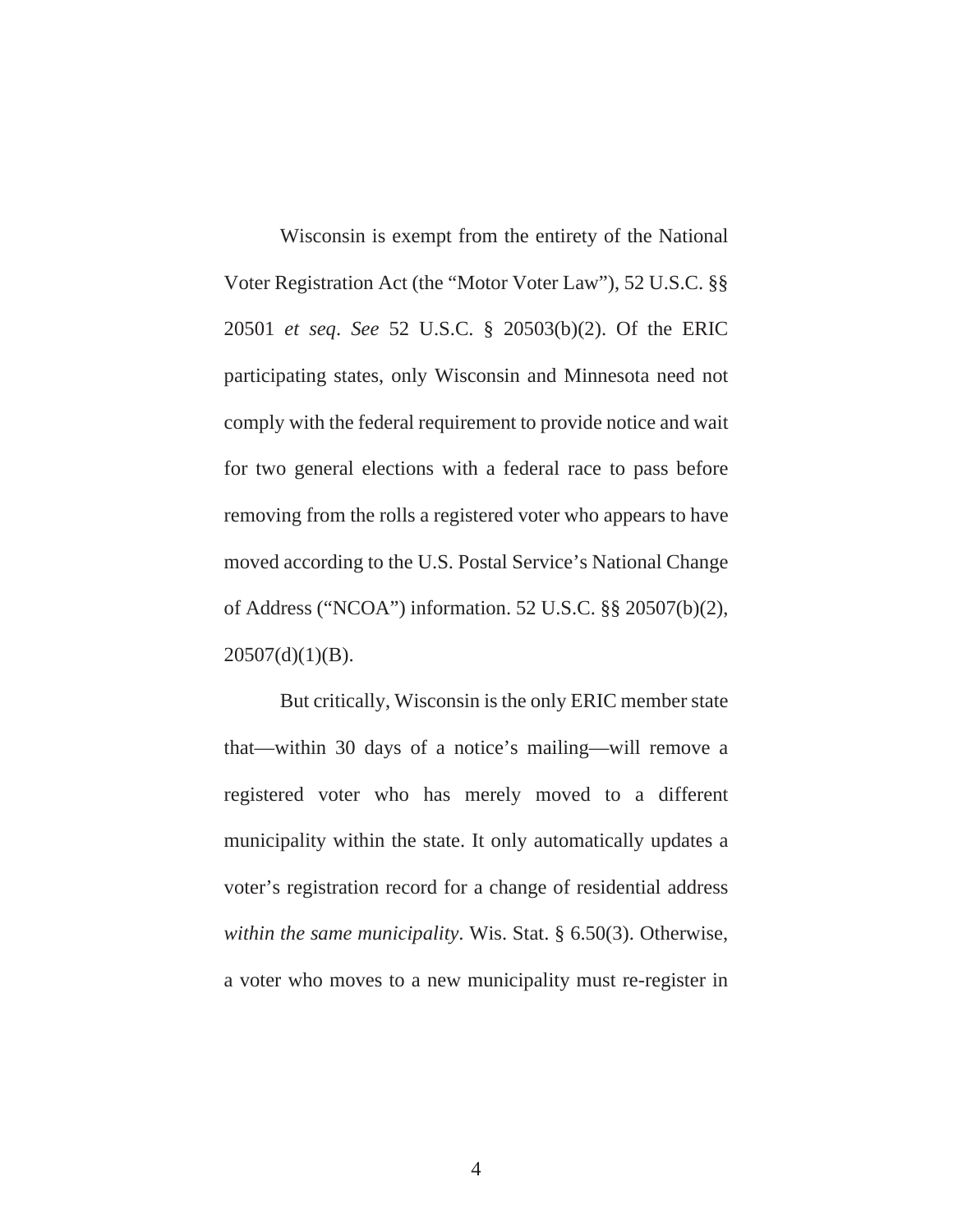their new municipality. *See id.2* In the 2017-2018 ERIC voter list maintenance period, the Commission found that 82.6 percent of the "movers" on the ERIC list were in-state movers.3

Because Wisconsin is exempt from the NVRA, including 52 U.S.C. § 20504, which requires that voter registration be offered upon any transaction at a DMV office, the state's DMV forms do not offer customers an opportunity to register to vote or update their voter registration, inform the customer that the address they list will be used for voter registration updates, and do not require the customer to enumerate multiple, differentiated addresses.<sup>4</sup> For this reason,

<sup>&</sup>lt;sup>2</sup> As other *amici* have demonstrated, Section 6.50(3) does not apply to the WEC in any event, neither requiring nor empowering the WEC to deactivate the registrations of any Wisconsin voters for any reason.

<sup>&</sup>lt;sup>3</sup> Compl., Ex. A, Wisconsin Elections Commission Memorandum, *Assessment of Wisconsin's Electronic Registration Information Center (ERIC) Participation*, at 3 (Mar. 11, 2019). The memorandum did not further disaggregate those statistics by inter- or intra-municipality movers.

<sup>&</sup>lt;sup>4</sup> Wisconsin Dep't of Transportation, Form MV3001, Wisconsin Driver License Application, *available at*

https://wisconsindot.gov/Documents/formdocs/mv3001.pdf. This document is from an official government source, and its existence and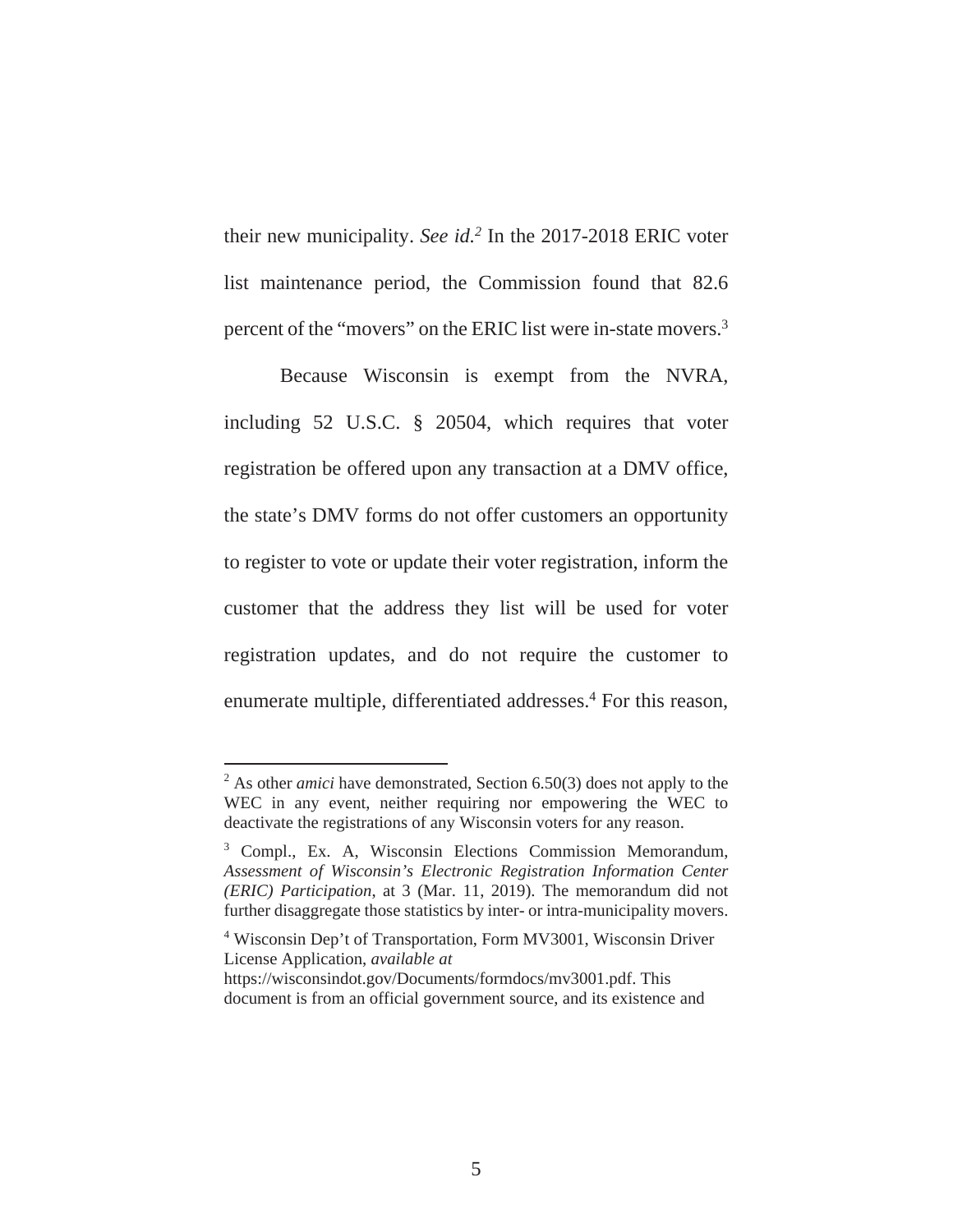the state DMV transaction file is not an accurate record of residential address changes. *See* WEC Mar. 11, 2019 Memo, at 75 ("These voters were likely unaware that the information provided to the DMV would affect their voter registration status."); Compl., Ex. C, Wisconsin Elections Commission Memorandum, "Wisconsin's Electronic Registration Information (ERIC) Movers Analysis," at 11 (June 11, 2019) ("Some [DMV] customers listed the new address on a vehicle registration form, initiated changes at the DMV Service Center, or listed it at a dealership when they were purchasing a vehicle. Vehicles can be registered at a workplace or other location where the vehicle is kept, which did not correspond

contents are not subject to reasonable dispute. Wis. Stat. § 902.01(2). The contents of Form MV3001 are "capable of accurate and ready determination by resort to [a] source[ ] whose accuracy cannot reasonably be questioned." *Id*. § 902.01(2)(b). The League respectfully requests that this Court take judicial notice of Form MV3001.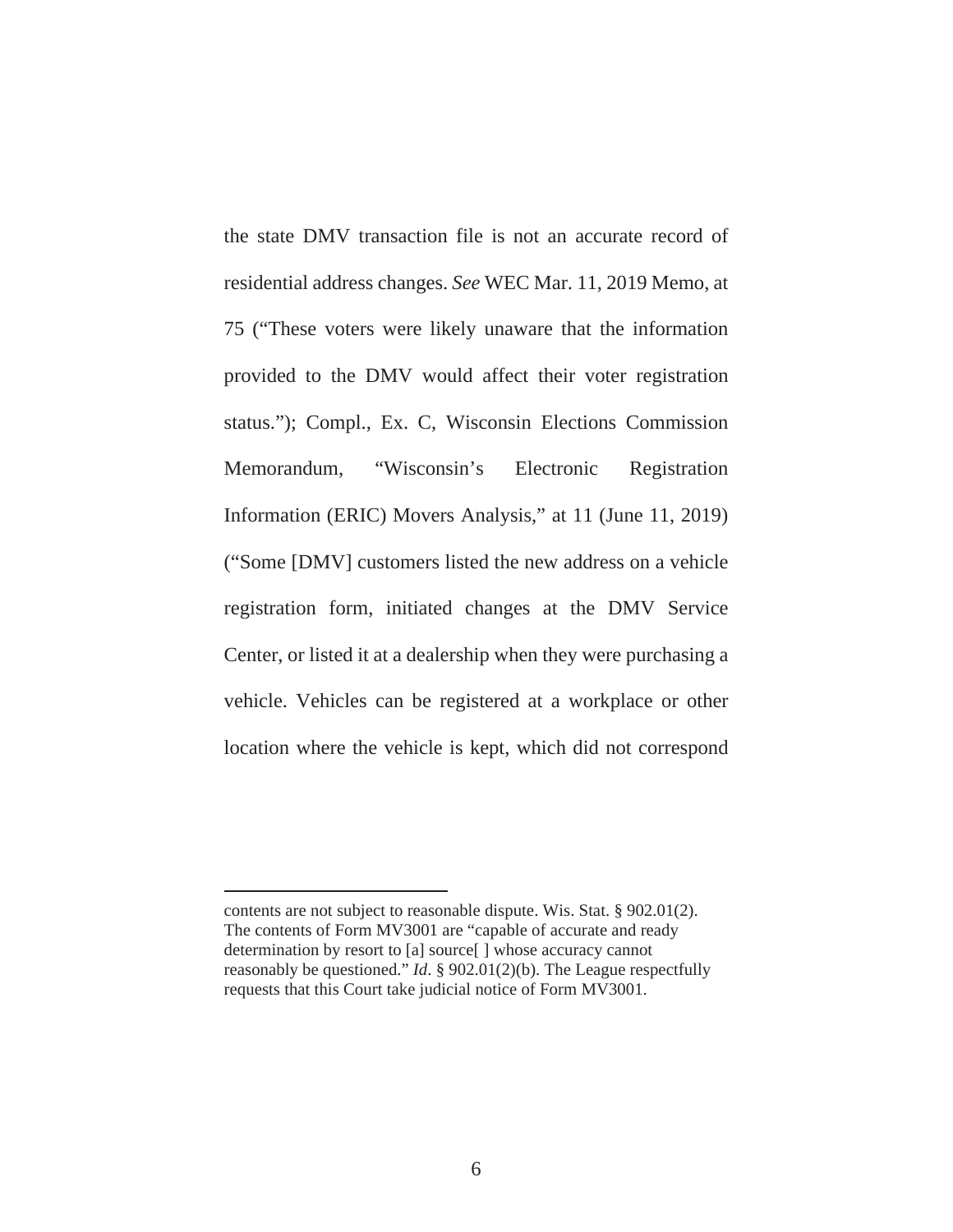with a primary residence as the voter record does. These circumstances could present variations in matching records.").5

These inherent flaws in the self-reported data caused immediate problems for Wisconsin's maiden voyage with ERIC data in the 2017-2018 election cycle. As Petitioners state in their Complaint, 7 percent of the 341,855 registered voters on the 2017-2018 ERIC "movers" list should never have been flagged as having changed their residential address and should never have received the mailed notice. Compl. ¶ 59.6 According to the Complaint, "6,153 responded to the [2017] notice by continuing their registration at their existing address," and "[u]ltimately, 18,117 of the 335,702 voters

<sup>&</sup>lt;sup>5</sup> In Michigan, by contrast, state law has long forced an automatic update to the address in the voter registration record upon any change of address with the Michigan Department of State for driver's license or state ID issuance and vice versa—the two must be the same. Mich. Comp. Laws §§ 168.509o(3), 168.500b(3).

<sup>6</sup> *Amicus* disputes this figure but nevertheless assumes its truth *arguendo* for purposes of this brief.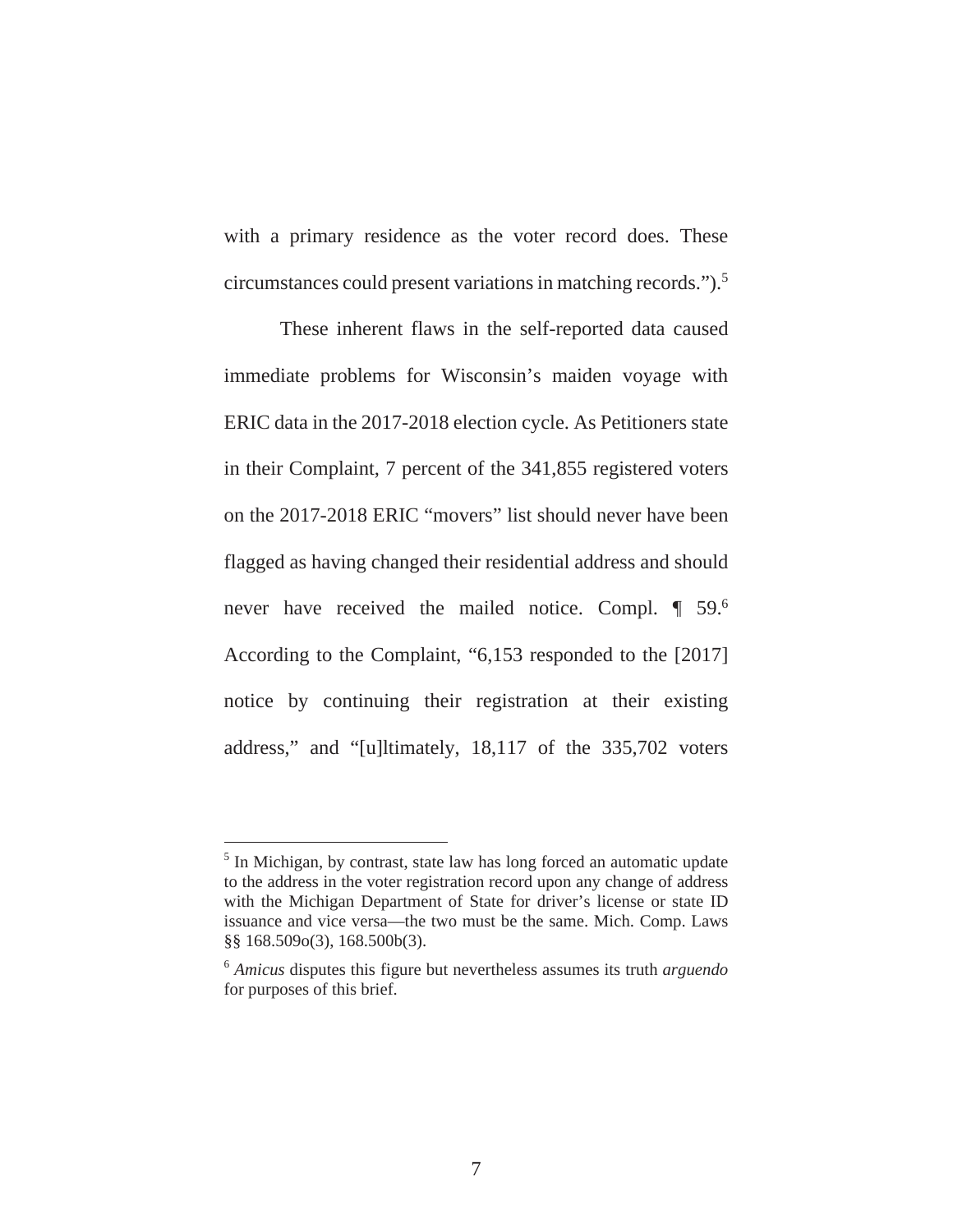whose registration status was deactivated were reactivated based upon one of the following: (a) the voter contacted the municipal clerk or WEC and stated that they still resided at the address on their voter registration, (b) WEC staff found an error of some sort, or (c) the voter voted in an election in 2018 from the address on their voter registration." Compl. ¶¶ 56, 58 (citing Ex. B, WEC Mar. 11, 2019 Memo). The data was so unreliable that three municipalities, including the state's largest, Milwaukee, reactivated every previously registered voter on the ERIC "movers" list who did not update their registration address on or before Election Day. Compl., Ex. B, WEC Mar. 11, 2019 Memo at 75-76 ("The municipalities of City of Milwaukee, City of Green Bay, and Village of Hobart requested wholesale reactivation of all movers, based on their authority under Wis. Stat. § 6.50 to determine what constitutes 'reliable information' with respect to a change in an elector's residence. These municipalities determined that the voters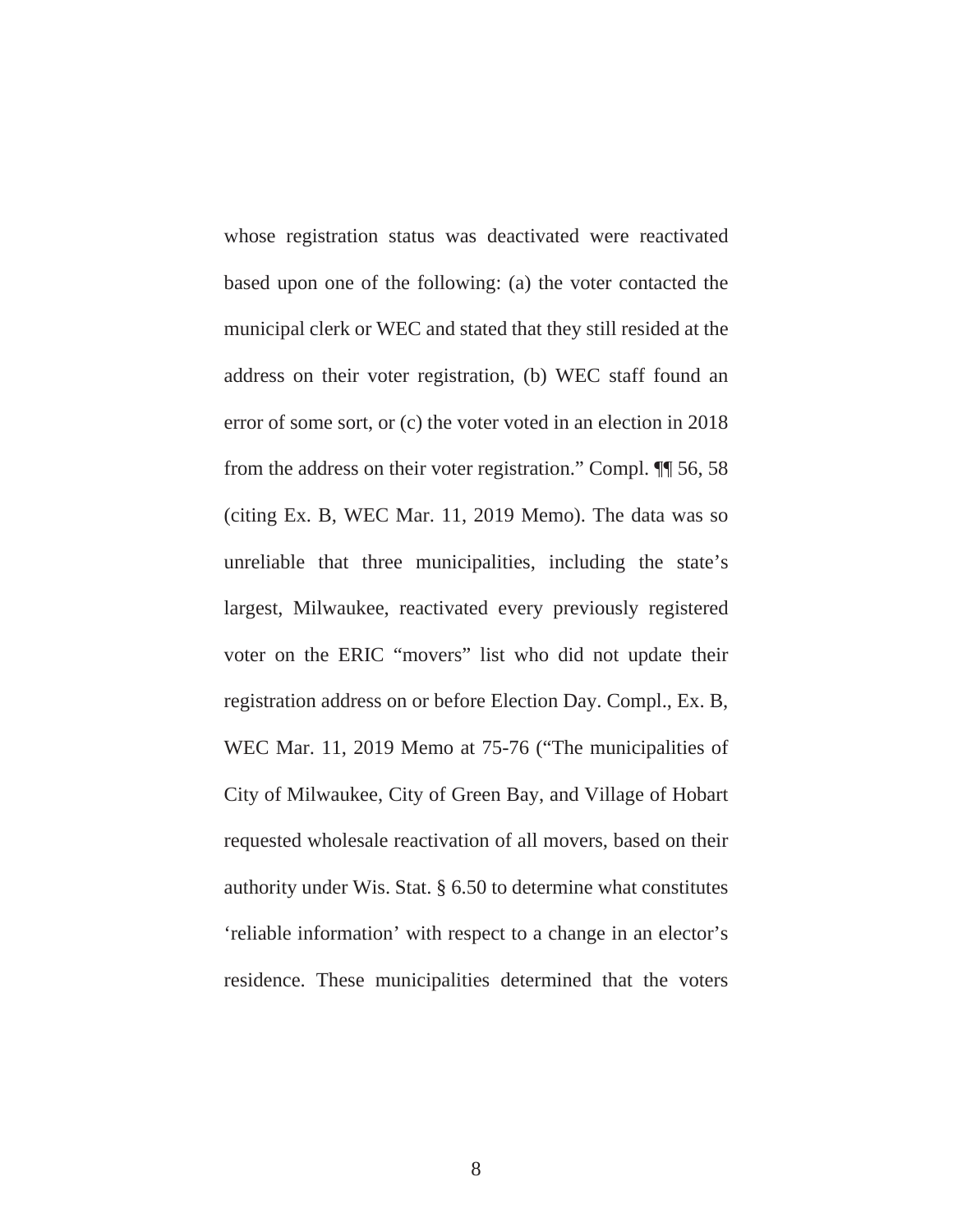flagged by ERIC . . . was [*sic*] not reliable enough to remove them from the poll list."). 34,293 were reactivated in Milwaukee, only 9,022 of whom updated their registration to a new address on or before Election Day. *Id*. at 76.

### **II. Statutory Language**

Wisconsin courts undertake to "ascertain and give effect to the intent of the legislature." *Ball v. Dist. No. 4, Area Bd. of Vocational, Tech. & Adult Educ.*, 117 Wis. 2d 529, 538, 345 N.W.2d 389 (Wis. 1984). A court "assume[s] that the legislature's intent is expressed in the statutory language" and will give effect to all the words in an unambiguous statute, and only the words in the statute. *State ex rel. Kalal v. Circuit Court for Dane Cty.*, 271 Wis. 2d 633, 662, 681 N.W.2d 110 (Wis. 2004); *see Cty. of Columbia v. Bylewski*, 94 Wis. 2d 153, 164, 288 N.W.2d 129 (Wis. 1980) ("[I]t is a basic rule of statutory construction that in construing statutes, effect is to be given, if possible, to each and every word, clause and sentence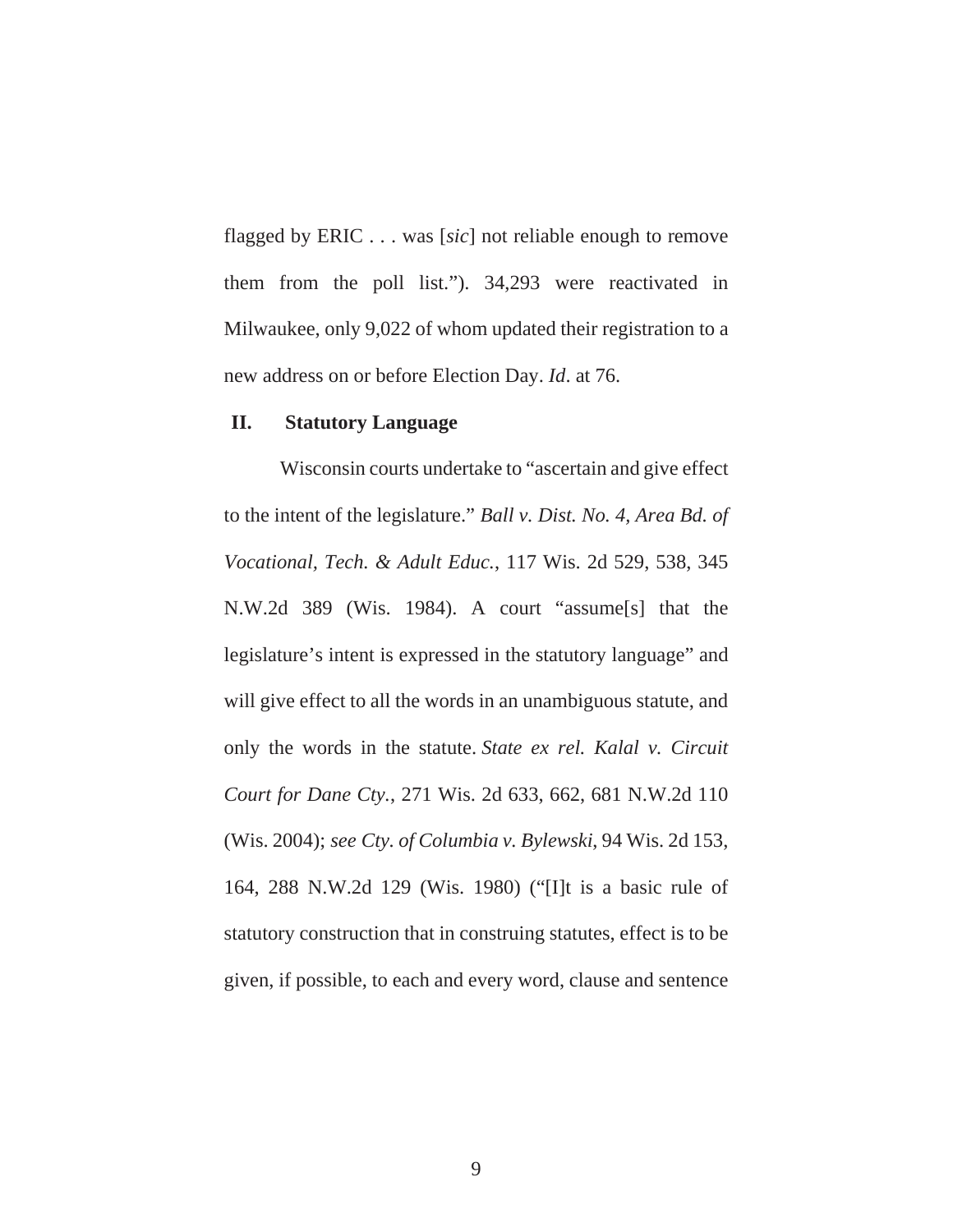in a statute . . . "); *Rogers-Ruger Co. v. Murray*, 115 Wis. 267, 271, 91 N.W. 657 (Wis. 1902) ("Words should not be read into or read out of a plain statute."). Additionally, "[n]ontechnical words utilized in the statutes are to be given their ordinary and accepted meaning when not specifically defined and that meaning may be ascertained from a recognized dictionary." *State v. Wittrock*, 119 Wis. 2d 664, 670, 350 N.W.2d 647 (Wis. 1984).

First, Petitioners argue: "The first indicia of reliability here is that the Legislature required WEC to join ERIC and pay for and use ERIC reports for the purpose of obtaining this data. The Legislature, at least, believes that ERIC reports are reliable." Petitioners' Brief at 34. That is the entirety of their only argument on the Legislature's intent in passing the law that mandated Wisconsin join the ERIC consortium, and they do not even cite that statute, Wis. Stat. § 6.36(1)(ae). This omission is understandable given Section 6.36(1)(ae) makes no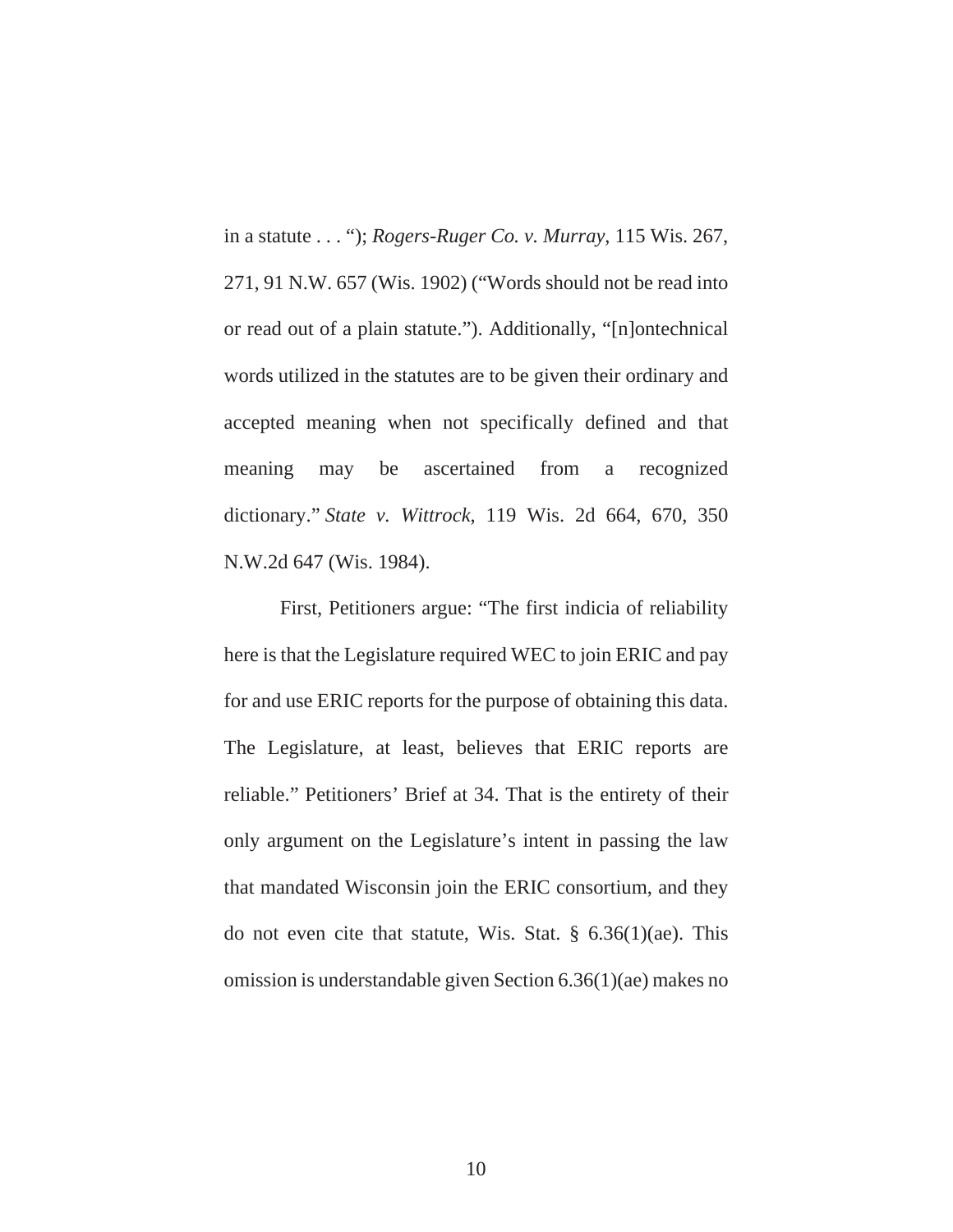reference to Section 6.50(3); nor does Section 6.50(3) refer to Section 6.36(1)(ae). If the Legislature had considered and desired the application of Section 6.50(3)'s notice-andremoval procedure to ERIC data, it would have surely incorporated cross-references into each of those statutes.

Petitioners apparently regard the Legislature's willingness to pay for the ERIC data as proof that the Legislature considered the data to be reliable under Section 6.50(3). To the contrary, these two statutes, which were enacted decades apart, do not speak to one another. The phrase "reliable information" was inserted in the statute in 1973. *See* 1973 Wis. Sess. Laws c. 164. At the time, the Legislature clearly did not contemplate a multi-state matching system that relied on computerized government transaction data, a substantial portion of which was inherently flawed due to a defect in the way it was collected. *See supra* at 7–8; *see infra*  at 15–17.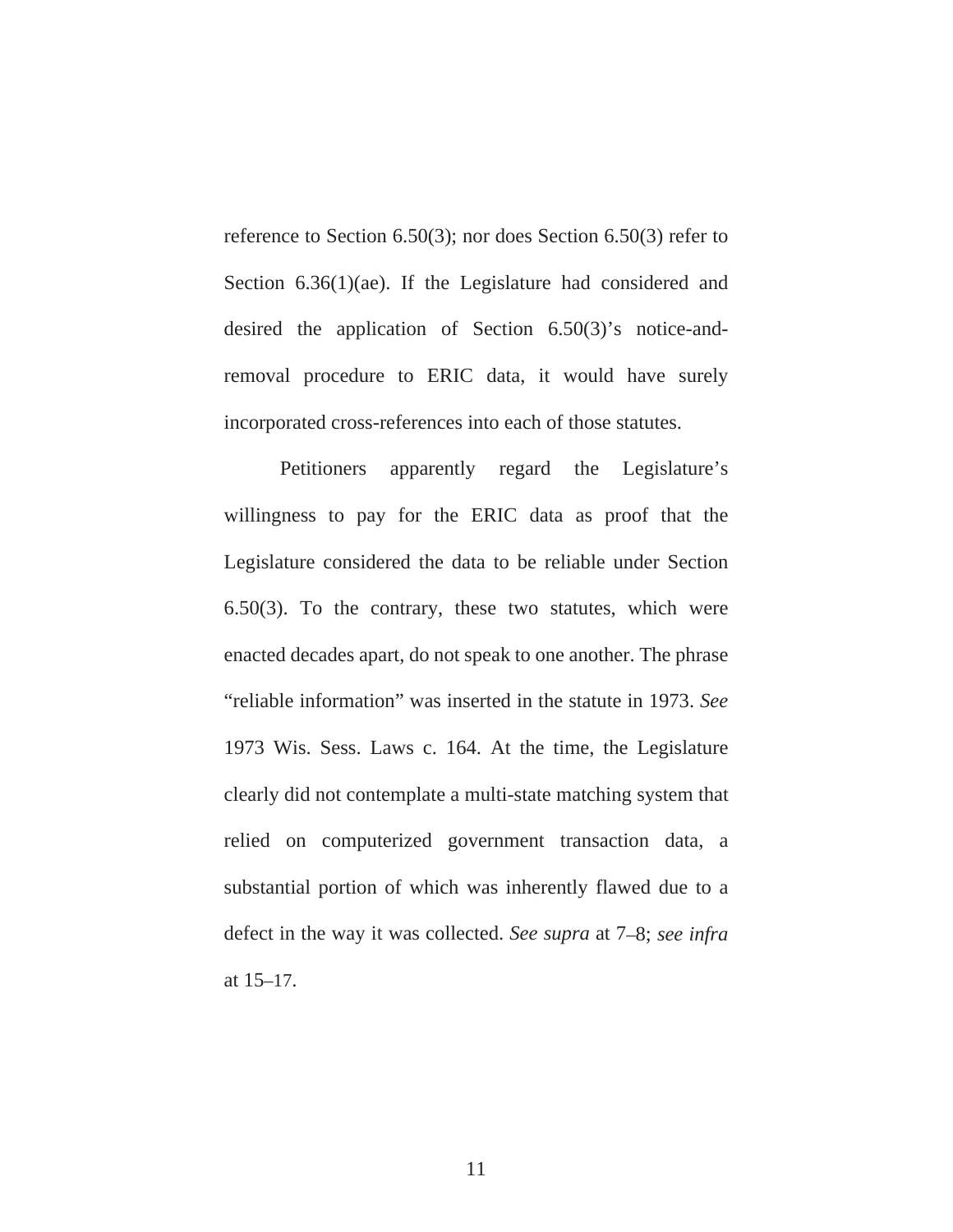Second, Petitioners' theory of the case has always been untethered from the plain statutory language of Section 6.50(3). Paragraph 60 of Petitioners' Complaint asserts: "The fact that a voter reported a different address to a government agency is a 'reliable' indicator that the voter *may have* moved, even if it turns out that the voter *did not actually move*." Compl., ¶ 60 (emphasis added). But Section 6.50(3) does not say "upon receipt of reliable information that a registered elector *may have* changed his or her residence….."; it says "upon receipt of reliable information that a registered elector *has* changed his or her residence." Wis. Stat. § 6.50(3) (emphasis added). That textual difference is crucial, because the statute provides for both the mailing of an inquiry notice *and* the removal of a registered Wisconsin voter from the rolls. It does not speak in the probabilistic terms that Petitioners wish it did. That it calls for a greater degree of certainty makes sense, given the notice period is just thirty days.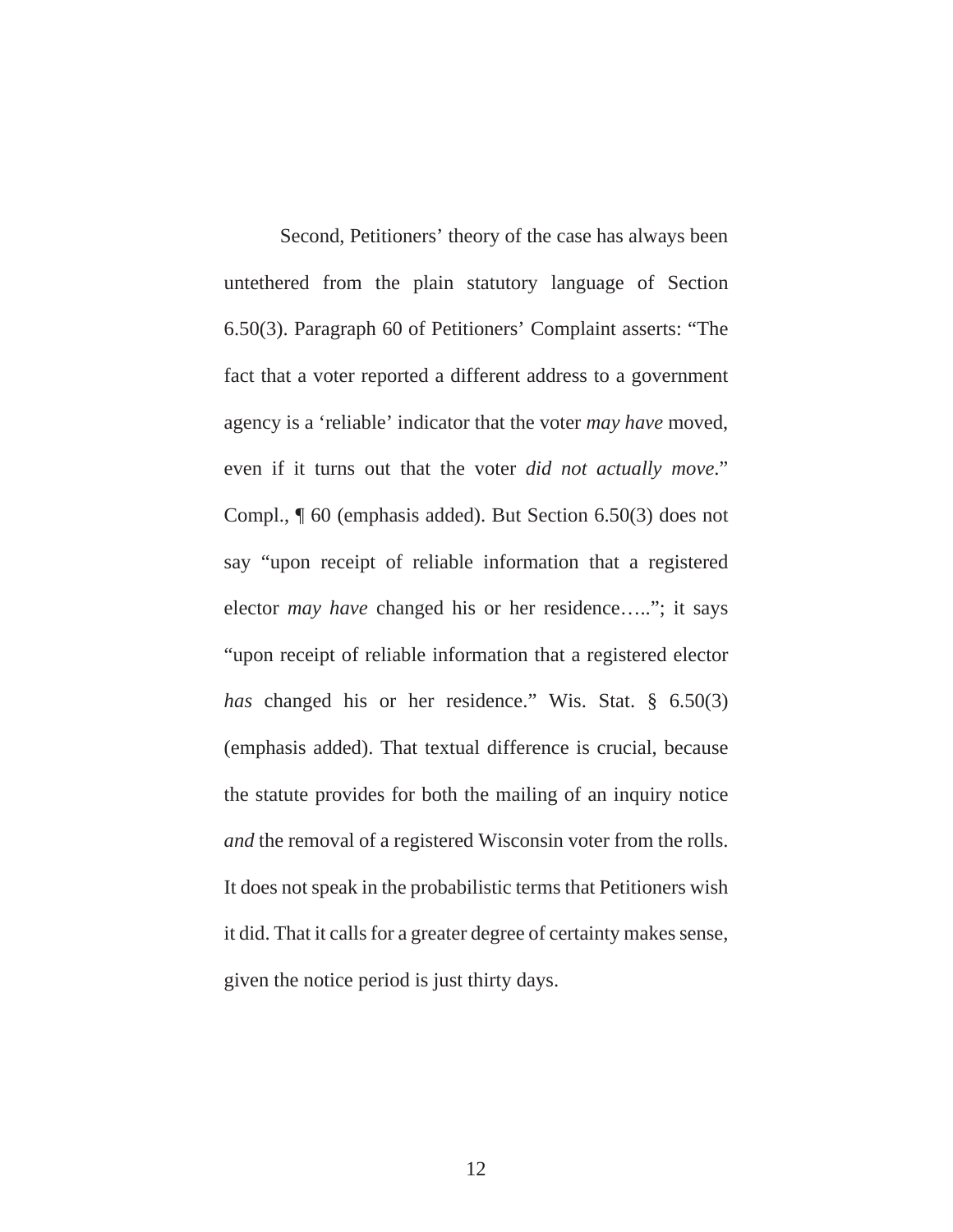Petitioners try to beat a path around this obstacle by disaggregating the statute into two separate obligations—the notice obligation and the removal obligation, as they put it. Petitioners' Brief at 33. But because the obligation to remove a voter inexorably follows from the mailing of a notice letter, Petitioners' effort to cleave the statute in two fails. The second provision reads: "If the elector no longer resides in the municipality *or* fails to apply for continuation of registration within 30 days of the date the notice is mailed, the clerk or board of election commissioners shall change the elector's registration from eligible to ineligible status." Wis. Stat. § 6.50(3) (emphasis added). Accordingly, either way, at a minimum, removal requires "reliable information" that a voter *has moved* to a different residential address in a different municipality or state, or confirmation of the same from the voter.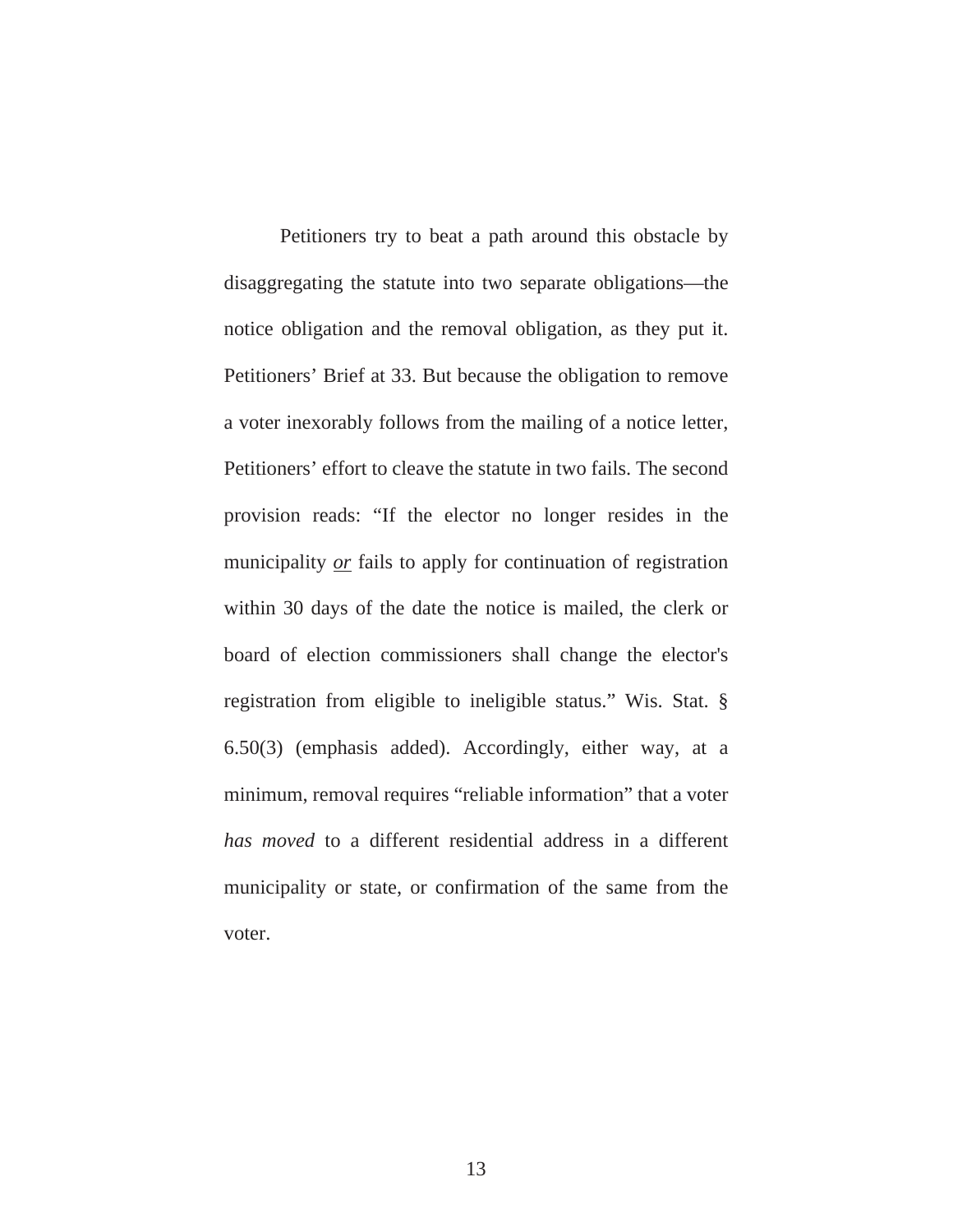Third, Petitioners' interpretation of the word "reliable" is untenable. ERIC data is not "reliable information" and, therefore, the statute does not compel the removal of any voters on the ERIC list. The 2017-2018 ERIC list had an error rate of at least seven percent. For the 2019-2020 list, as of May 20, 2020, 4,709 registered voters on that list have confirmed that they have not moved to a new residential address. WEC recently noted that

> [o]f the 232,579 voters who were sent the Movers mailing, 2% of them either sent back the continuation postcard, continued their registration on MyVote, have re-registered at their original address, or have signed the affirmation on the poll list that they have not moved. These 4,709 voters have taken an action to affirm they have not moved and are now actively registered at their original address and the watermark has been removed from their poll book record.7

<sup>7</sup>  *See supra* note 1, at 2.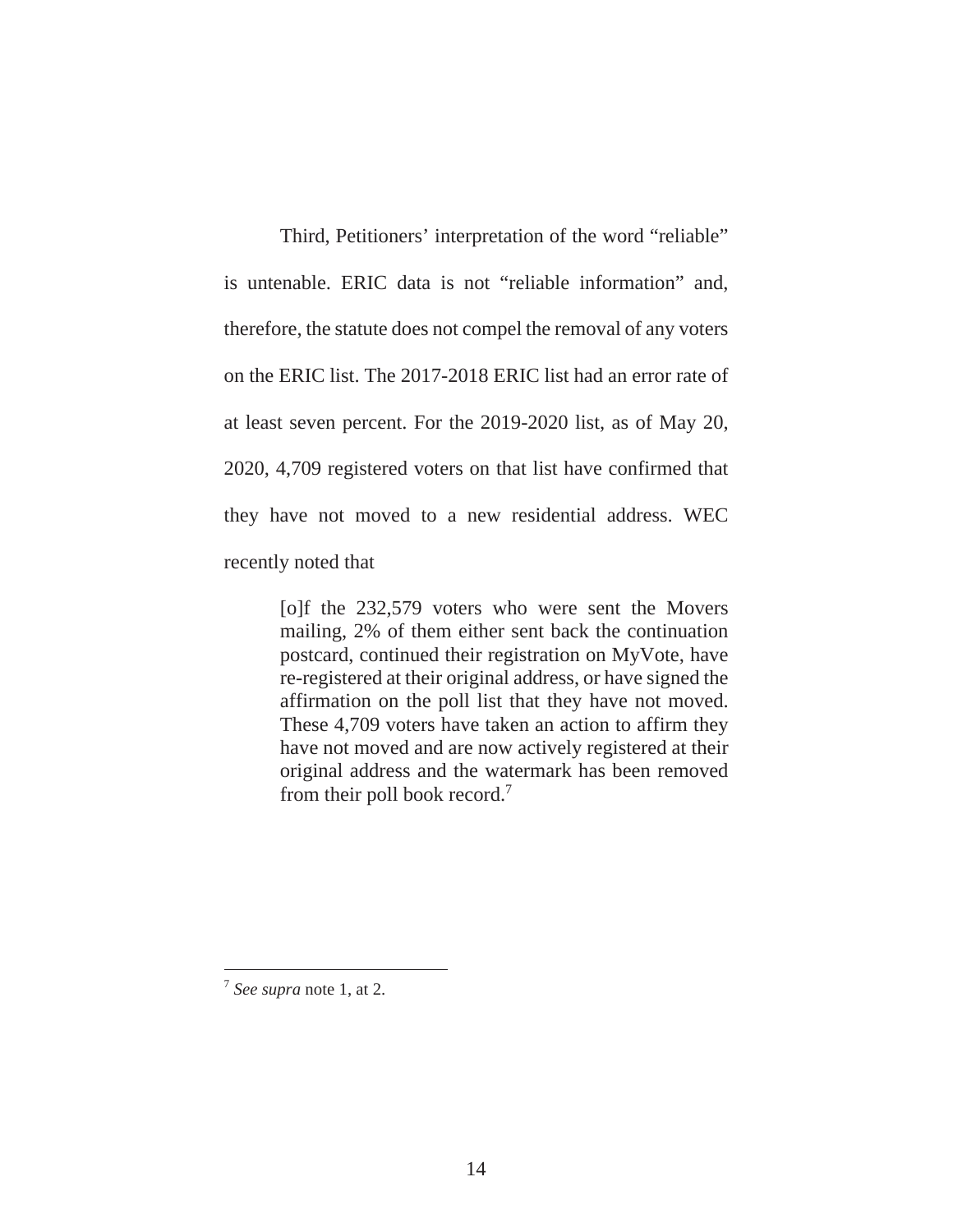Crucially, 4,709 is simply the number of voters who have confirmed that they have not moved *to date*; there has not been a November general election since the notices were sent.

Throughout this litigation, Petitioners have offered no limiting principle for their very lenient definition of "reliable." Seemingly, any data set may be deemed "reliable" evidence, even if it is wrong approximately once out of every 25 times (a 4.3 percent error rate). *See* Petitioners' Brief at 35. Even using the current-but-not-final 2 percent error rate for Wisconsin's 2019-2020 ERIC data, Petitioners seem to think that information on residential address changes can still be "reliable," even if it is only wrong approximately once out of every 50 times. That defies the common meaning of the word "reliable." Indeed, Petitioners were initially prepared to accept an error rate of at least 7 percent as "reliable"—that is, a system in which approximately 1 in every 14 registrations are erroneously cancelled. *See* Compl. ¶ 59.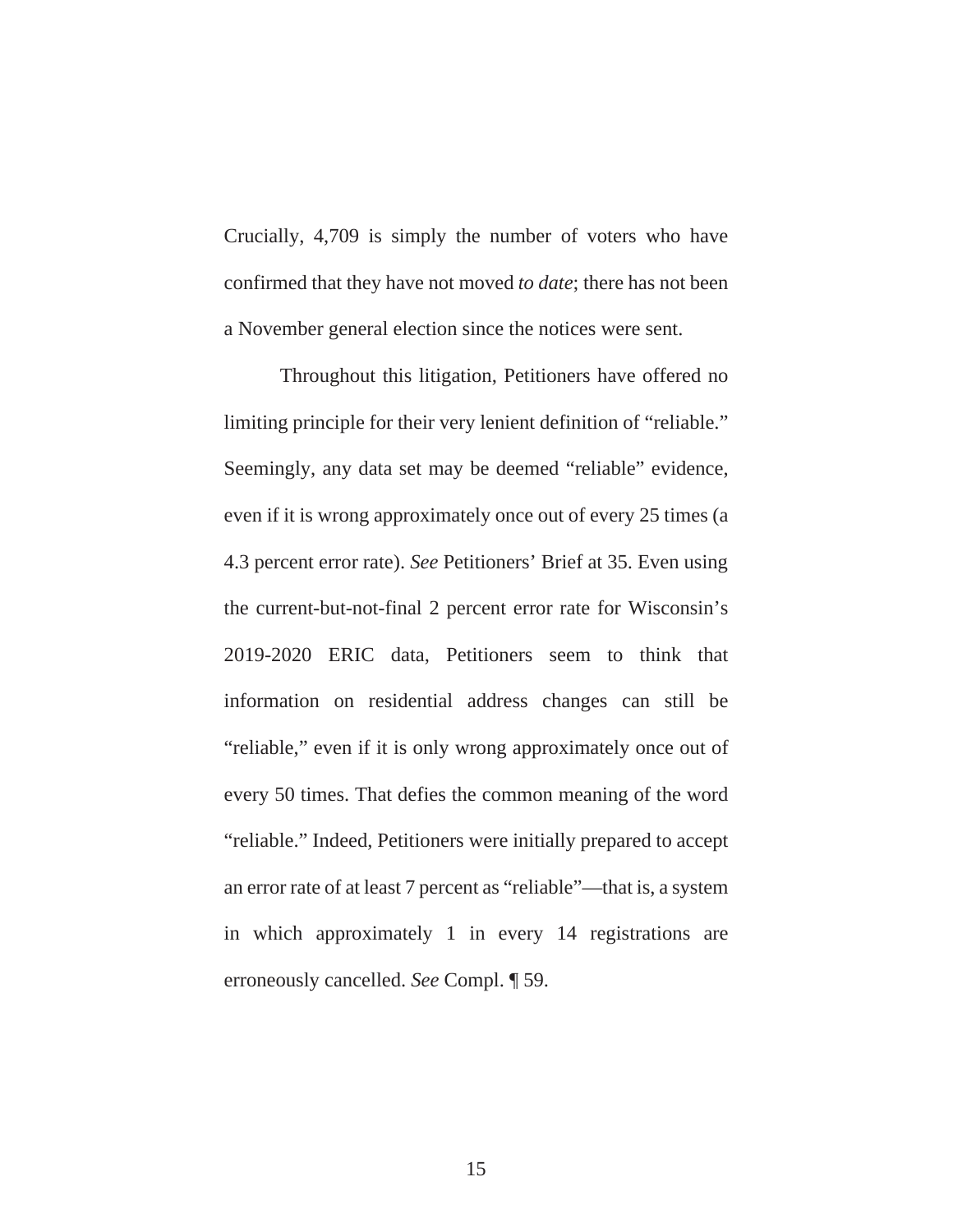In conducting statutory interpretation, this Court has advised: "First, we look to the statute's language, and if the meaning is plain, the inquiry typically ends there. Statutory language is given its common, ordinary, and accepted meaning . . . ." *State v. Williams*, 355 Wis. 2d 581, 590-91, 852 N.W.2d 467 (Wis. 2014) (internal citations and quotation marks omitted). The Merriam-Webster Dictionary defines "reliable" as "1: suitable or fit to be relied on: DEPENDABLE 2: giving the same result on successive trials."8 Dictionary.com defines "reliable" to mean that something "may be relied on or trusted; dependable in achievement, accuracy, honesty, etc."<sup>9</sup> Certainly, one would not call a calculator or thermometer "reliable" if it produced the wrong result or temperature 1 out

<sup>8</sup> Merriam Webster Dictionary, *available at* https://www.merriamwebster.com/dictionary/reliable (last visited July 11, 2020).

<sup>9</sup> Dictionary.com, *available at* 

https://www.dictionary.com/browse/reliable?s=t (last visited July 11, 2020).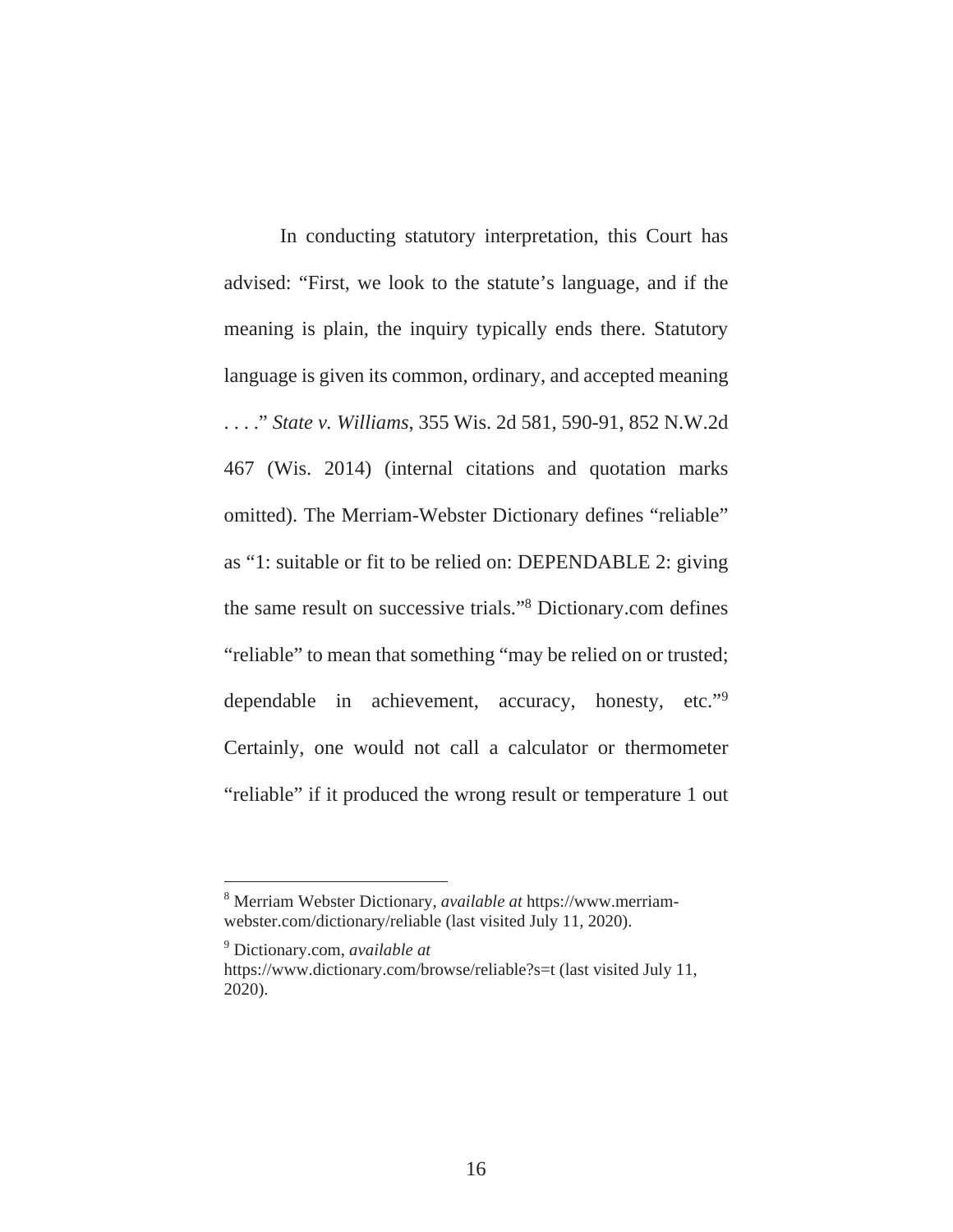of every 25 times or even 1 out of every 50 times. A voting machine or tabulator that failed to record every 25th or even every 50th ballot would also surely not be deemed "reliable." And a database that produces the wrong answer to the relevant question—Has this registered voter moved out of their municipality?—2 or 4.3 percent of the time, is per se unreliable.

Here, it is the Petitioners' burden to prove that ERIC's information is reliable, not any other party's burden to disprove its reliability. While *amicus* does not concede that any level of erroneous information in a data set may be found consistent with the statutory phrase "reliable information," mistakenly flagging nearly 5,000 voters as having moved to a new municipality or state is not a rounding error; it is not *de minimis*.

Lastly in this vein, Petitioners argue that Section 6.50(3) tolerates errors, because it requires notice be provided, but the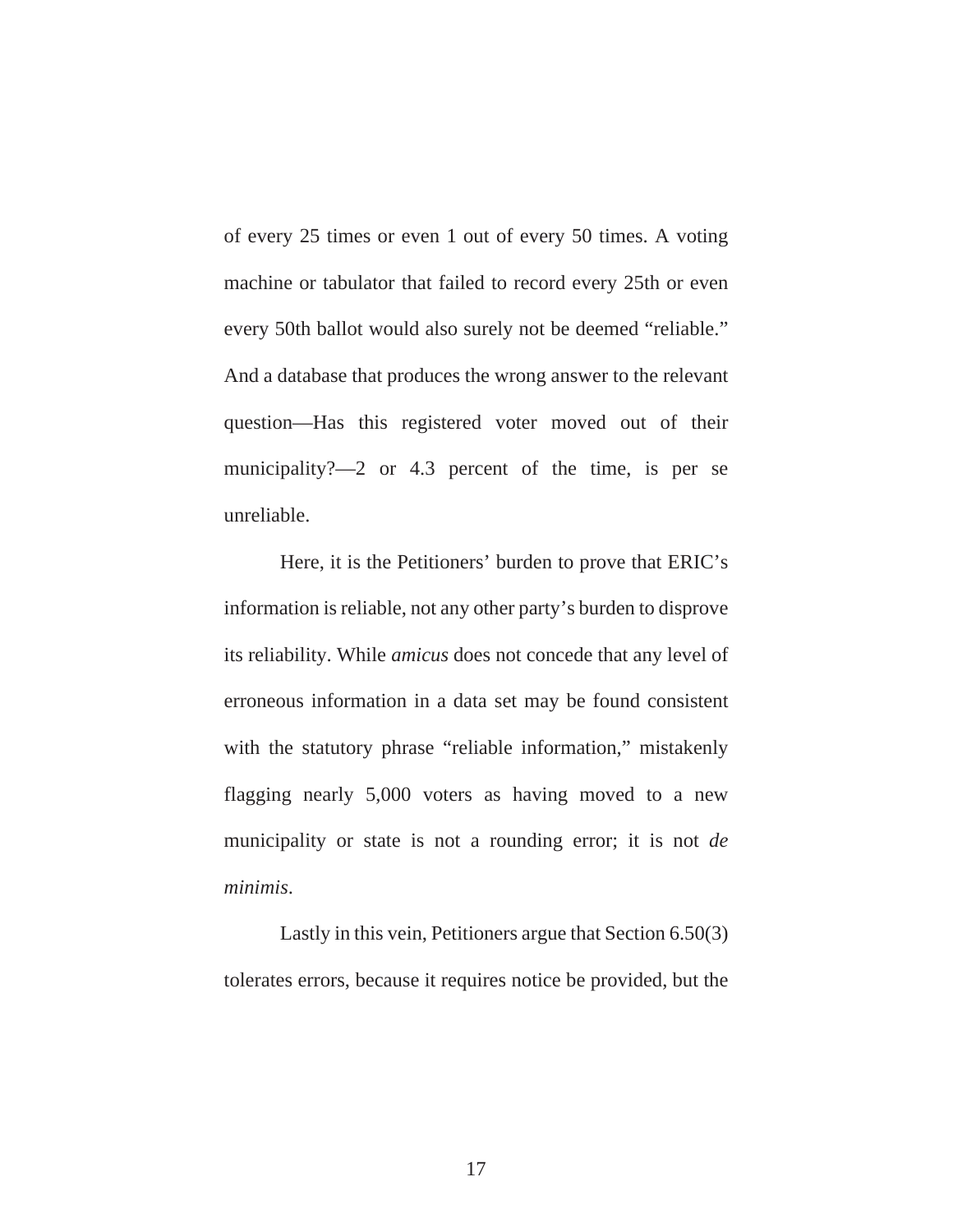notice requirement is a not a seal of reliability and fails to cure the errors that render the ERIC information unreliable. Indeed, even after notice is sent, Section 6.50(3) prohibits the removal of *intra-*municipality movers. Instead, they must be automatically updated in the statewide voter registration database. Therefore, it is clear that the requirement to provide notice is no justification to use unreliable information in voter list maintenance activities.

Finally, the existence of Election Day registration ("EDR") is entirely irrelevant to whether ERIC data is reliable information within the meaning of Section 6.50(3). The fact that Petitioners feel compelled to even note that there is a failsafe EDR option for the thousands of voters who will be erroneously removed from the rolls by treating ERIC data as "reliable information" of a true residential address change speaks volumes. If this were indeed reliable information, would such an argument be necessary? Plaintiffs argue that the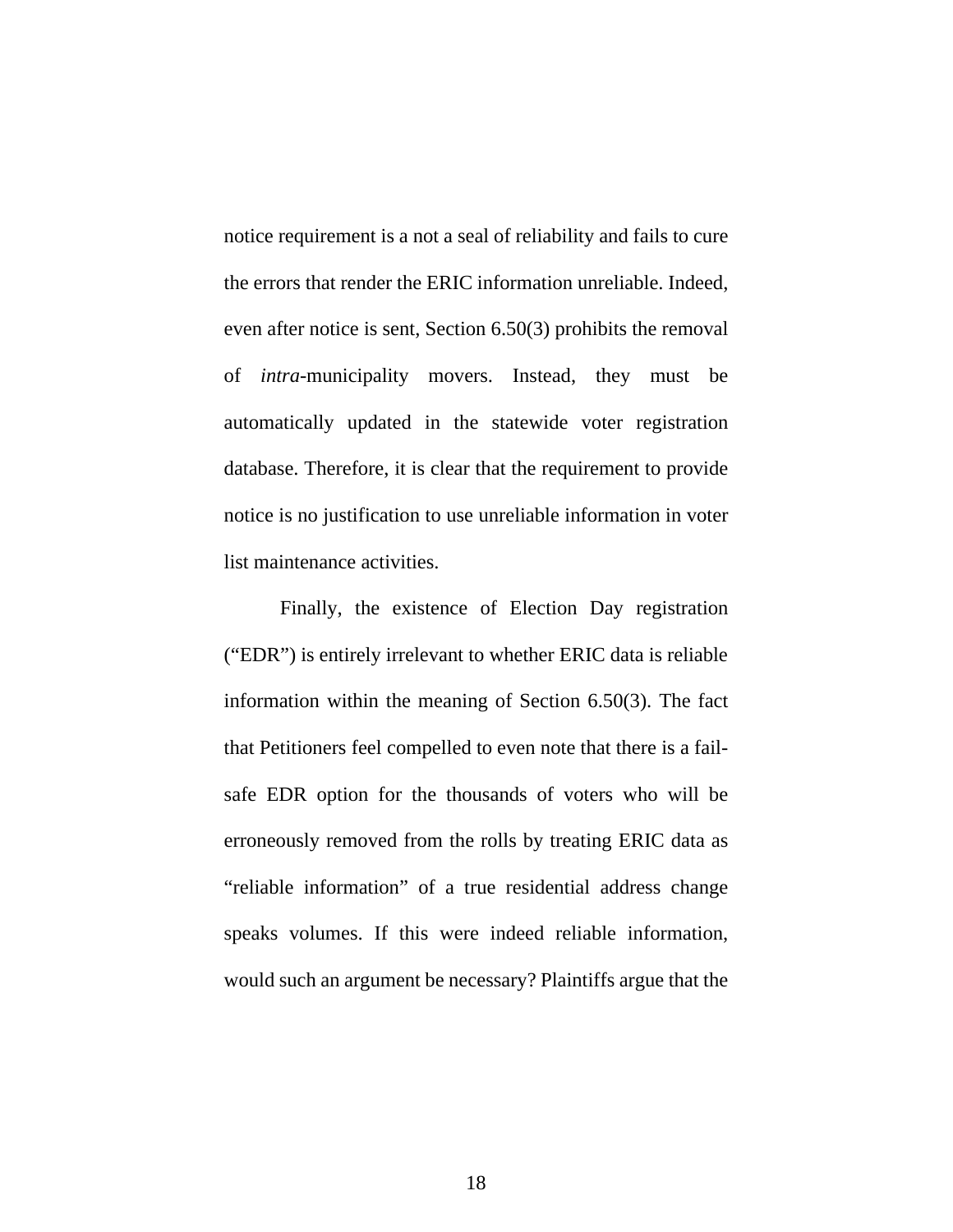availability of Election Day registration minimizes or relaxes the requirement of reliability in Section 6.50(3). By making this argument, Petitioners seek to shift the terrain of the debate: from whether the ERIC list data is "reliable information" to whether or not it is burdensome or difficult for a purged voter to *re-register*. Of course, Section 6.50(3) is solely concerned with the former and says nothing about the latter.

Dated: July 13, 2020.

 $\angle$ By:

Douglas M. Poland State Bar No. 1055189 RATHJE WOODWARD LLC 10 E Doty Street, Suite 507 Madison, WI 53703 608-960-7430 dpoland@rathjewoodward. com

Jon Sherman (admitted *pro hac vice*) FAIR ELECTIONS CENTER 1825 K St. NW, Ste. 450 Washington, D.C. 20006 (202) 331-0114 jsherman@fairelectionscenter .org

*Attorneys for* Amicus Curiae *League of Women Voters of Wisconsin*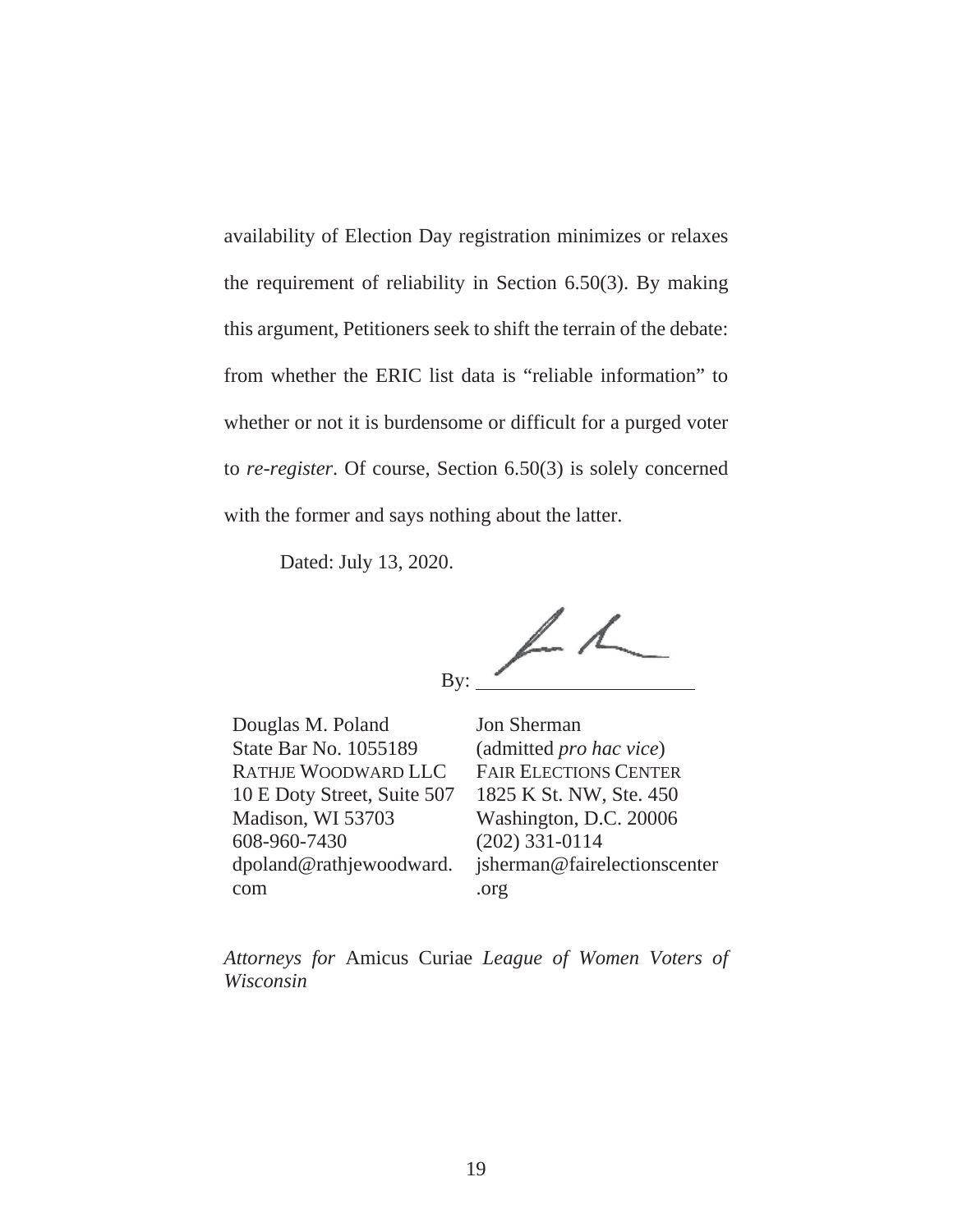### **CERTIFICATIONS**

I certify that the foregoing brief conforms to the rules contained in Wis. Stat.  $\S$  (Rule) 809.19(8)(b) and (c) for a brief produced with a proportional serif font. The length of the foregoing brief, exclusive of the caption, Tables of Contents, and Table of Authorities, is 2,921 words.

I further certify that when an electronic copy of this brief is submitted to this Court, it will comply with the requirements of Wis. Stat.  $\S$  (Rule) 809.19(12) and will be identical in content to the text of the paper copy of the brief. A copy of this certificate is included with the paper copies of this brief that are submitted for filing with the Court and served on all opposing parties.

Dated: July 13, 2020.

Douglas M. Poland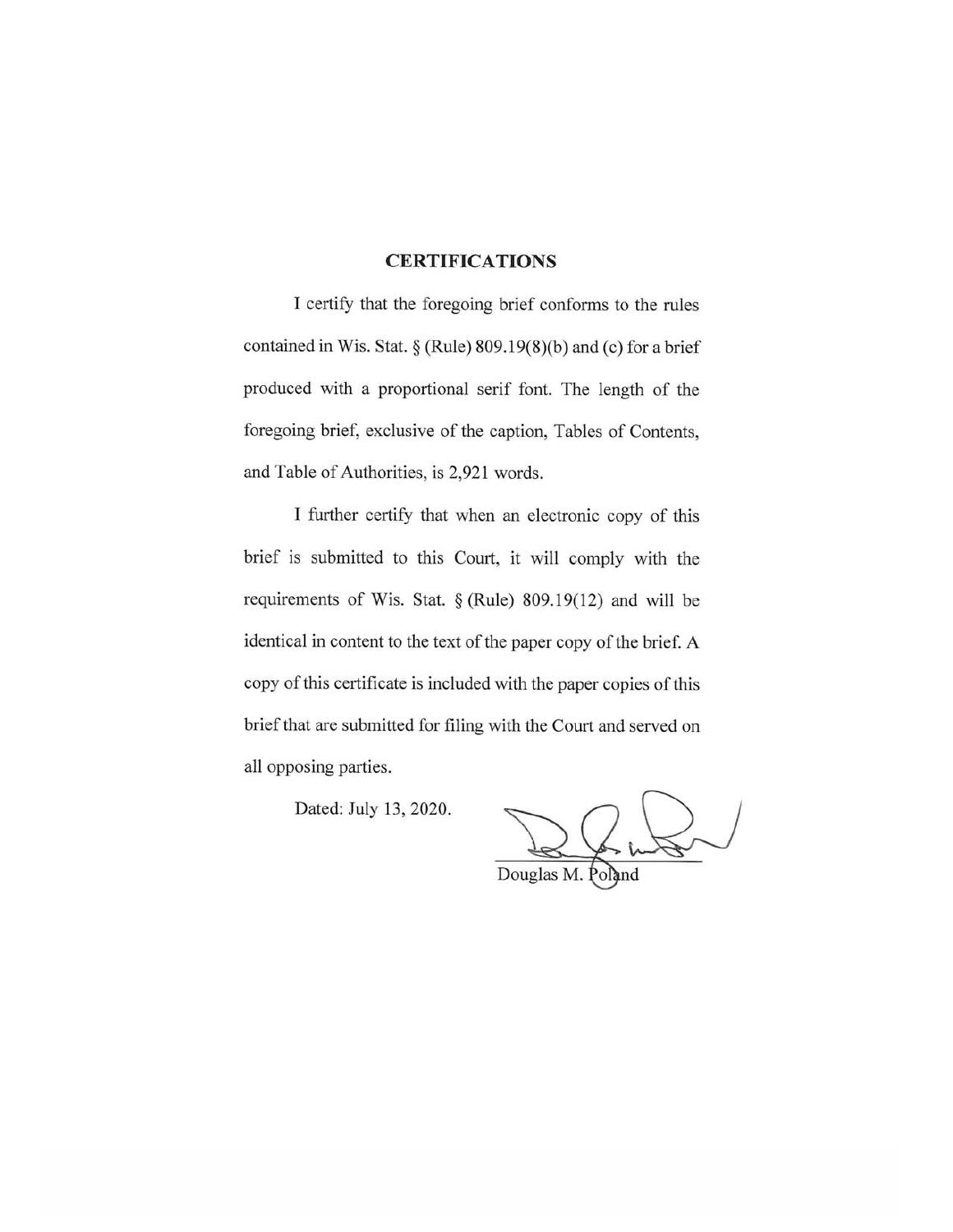### **CERTIFICATION OF MAILING AND SERVICE**

I certify that twenty-two paper copies of the foregoing Brief of *Amicus Curiae* League of Women Voters of Wisconsin were deposited in the United States mail for delivery to the Clerk of the Supreme Court by first-class United States mail on July 13, 2020. I further certify that the copies of the brief were correctly addressed, and postage was prepaid.

I further certify that by agreement of counsel, on July 13, 2020, I caused a true and correct electronic copy of the foregoing Brief of *Amicus Curiae* League of Women Voters of Wisconsin to be delivered to the following counsel of record by electronic mail:

> Richard M. Esenberg Lucas T. Vebber Anthony LoCoco WISCONSIN INSTITUTE FOR LAW & LIBERTY, Inc. 330 E. Kilbourn, Suite 725 Milwaukee, WI 53202-3141